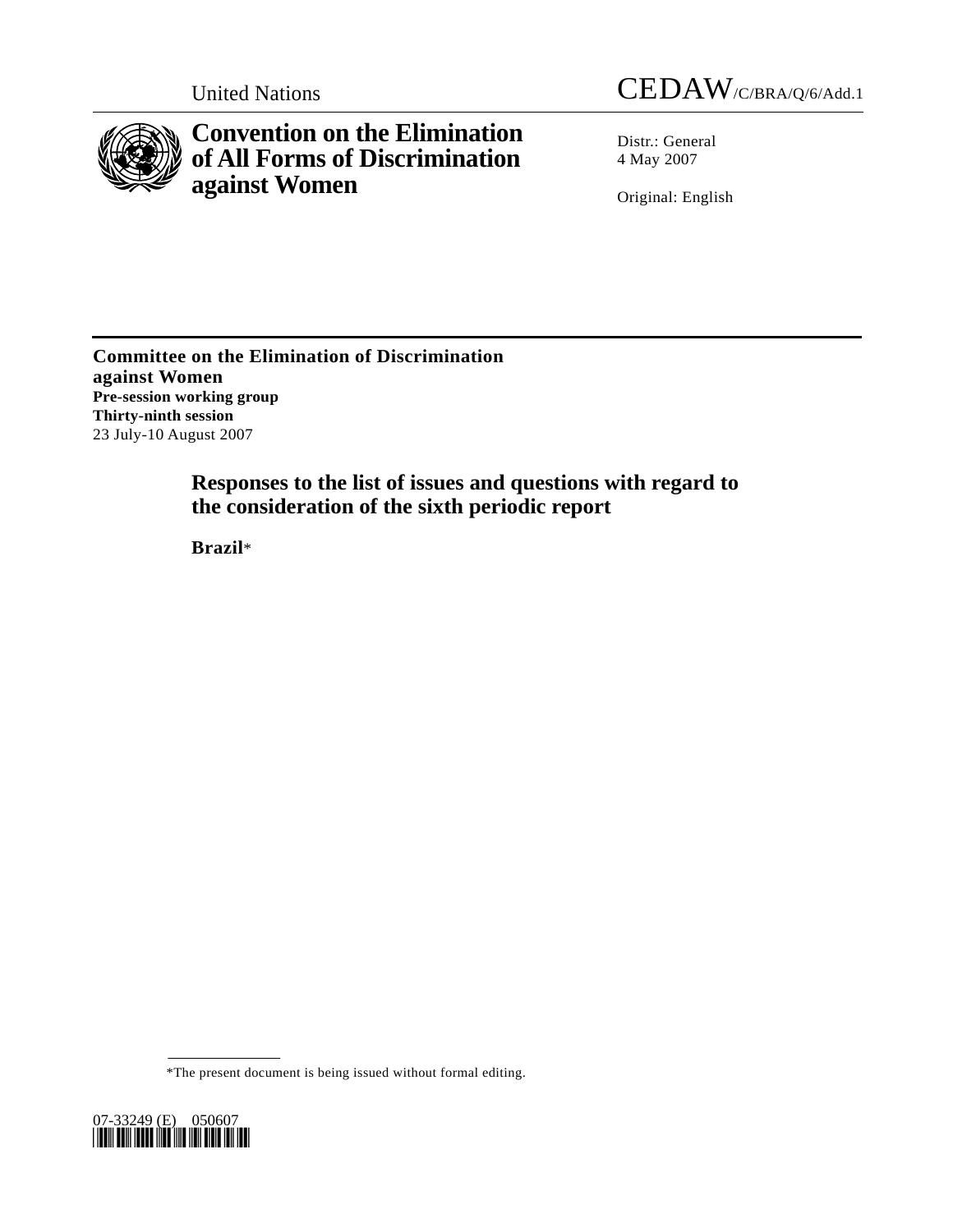The Special Secretariat for Policies for Women was pleased to receive and to address the issues and questions about which the CEDAW Committee asked clarifications from Brazil. Preparation of the replies to the Committee's questions counted on the direct participation of the Ministry of Agrarian Development, the Ministry of Education, the Ministry of Health, the Special Secretariat for Human Rights, the Ministry for Social Development and Fight Against Hunger, and the Ministry of External Relations.

First, we would like to recall that at the October 2006 general elections, President Luiz Inácio Lula da Silva was reelected for another four-year term. This meant that the economic and social policies that were being implemented could be further strengthened, expanded, or reoriented as needed.

In his inaugural speech before the National Congress on January 1, 2007, the President highlighted the establishment of the Special Secretariat for Policies for Women – SPM and the results achieved by gender policies during his first term, saying that "We have expanded public policies in this area and set up strong State institutions capable of ensuring that this country will determinedly and unrelentingly combat all forms of discrimination based on gender, race, sexual orientation, or age."

By entrusting the Ministry of Tourism to a woman, the President brought to five the number of women in the new Cabinet: Dilma Roussef, Chief of Staff; Marina Silva, Minister of Environment; Marta Suplicy, Minister of Tourism; Matilde Ribeiro, Special Secretary of Policies for the Promotion of Racial Equality; and Nilcéa Freire, Special Secretary for Policies for Women.

With respect to more general policies, mention should be made of this year's introduction of the Growth Acceleration Program, a set of fifty initiatives involving infrastructure investments that should total R\$ 503 billion by 2010. Without compromising the economic stability already achieved, these initiatives aim at speeding up growth, with a view to generate more jobs and income and reduce regional inequalities. The Program also calls for incentives to credit and financing, alleviation of the tax burden, and improving legislation, among other fiscal measures.

As regards women's policies, some relevant facts in early 2007 are worth noting.

On March 2, 2007, the Federal Government marked the International Women's Day by unveiling a Plan for Combating the Feminization of AIDS and other STDs, in tandem with a Campaign on STD/AIDS Prevention at the 2007 Pan-American Games in Rio. The event was attended by President Luiz Inácio Lula da Silva.

By launching the Plan for Combating the Feminization of AIDS and other STDs, the Federal Government wanted to raise the population's awareness of the fact that the AIDS epidemics has changed its profile and now heavily affects women as well: HIV infection in women rose by 44% between 1995 and 2005. The plan's purpose is to reduce women's vulnerability to HIV and other sexually transmissible diseases.

The plan's objectives include doubling the number of women who are tested for HIV (from 35% to 70%); reducing vertical transmission from 4% to less than 1% by 2008; increasing purchases of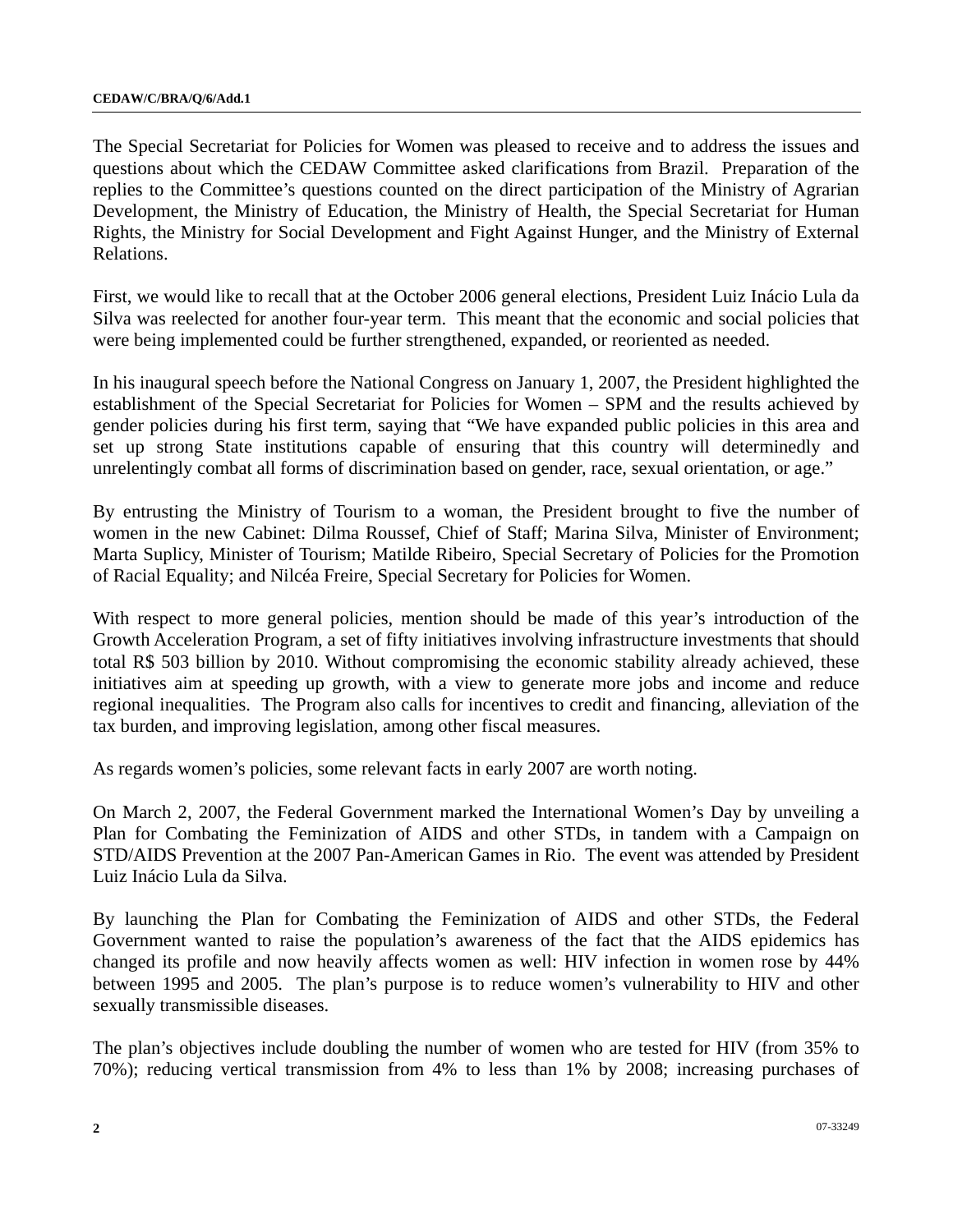female contraceptives from 4 million in 2007 to 10 million by 2008; eradicating congenital syphilis; and funding research on the AIDS epidemics.

The Campaign on STD/AIDS Prevention at the 2007 Pan-American Games and PARAPAN American Games will involve athletes in the fight against AIDS by raising the population's awareness about the importance of a healthy lifestyle and higher self-esteem for reducing certain vulnerabilities associated with the AIDS virus and other diseases. At the opening of the games, each athlete and participant will receive a kit with contraceptives, T-shirts, and information on prevention. The campaign, whose motto is "*Vista-se nos jogos"* [Dress Yourself at the Games], will last until the closing of the PARAPAN American Games in August.

The Campaign and the Plan are the outcome of a partnership involving the Special Secretariat for Policies for Women-SPM, the Ministry of Sports, the Ministry of Health, the Ministry for Social Development and Combating Hunger, the United Nations Development Fund for Women-UNIFEM, and the United Nations Children's Fund-UNICEF, with the participation of the Caixa Econômica Federal-CEF [Federal Savings Bank], the Brazilian Olympic Committee-COB, the Brazilian Para-Olympic Committee, the Rio de Janeiro State Government, and the Rio de Janeiro Municipality.

On January 17, 2007, a decree signed by President Luiz Inácio Lula da Silva (DOU, 18/01/07, ed. nº 13, seção 1, p. 7) convened a Second National Conference on Policies for Women, to be coordinated by the Presidential Office's Special Secretariat for Policies for Women and the National Council on Women's Rights.

This Second Conference will be held in Brasília, August 18-21, 2007 and will be attended by 2,800 delegates representing the government and civil society who will have participated in state, municipal and regional conferences between March and July of this year.

The main issues proposed for discussion are: I – Analysis of Brazilian reality: social, economic, political, and cultural and the challenges for achieving equality through the implementation of the National Women's Policies Plan-PNPM; II – Assessment of initiatives and policies under the PNPM, their execution and impact; and III – Women's participation in the halls of power.

The Second National Conference on Policies for Women will give the government and women's social movements an opportunity to assess the work done so far and redefine, if needed, the main lineaments of women's policies in our country.

Lastly, we would like to note that in addition to providing the clarifications requested by the Committee, we are taking this opportunity to update the Sixth Brazilian National Report submitted in April 2005.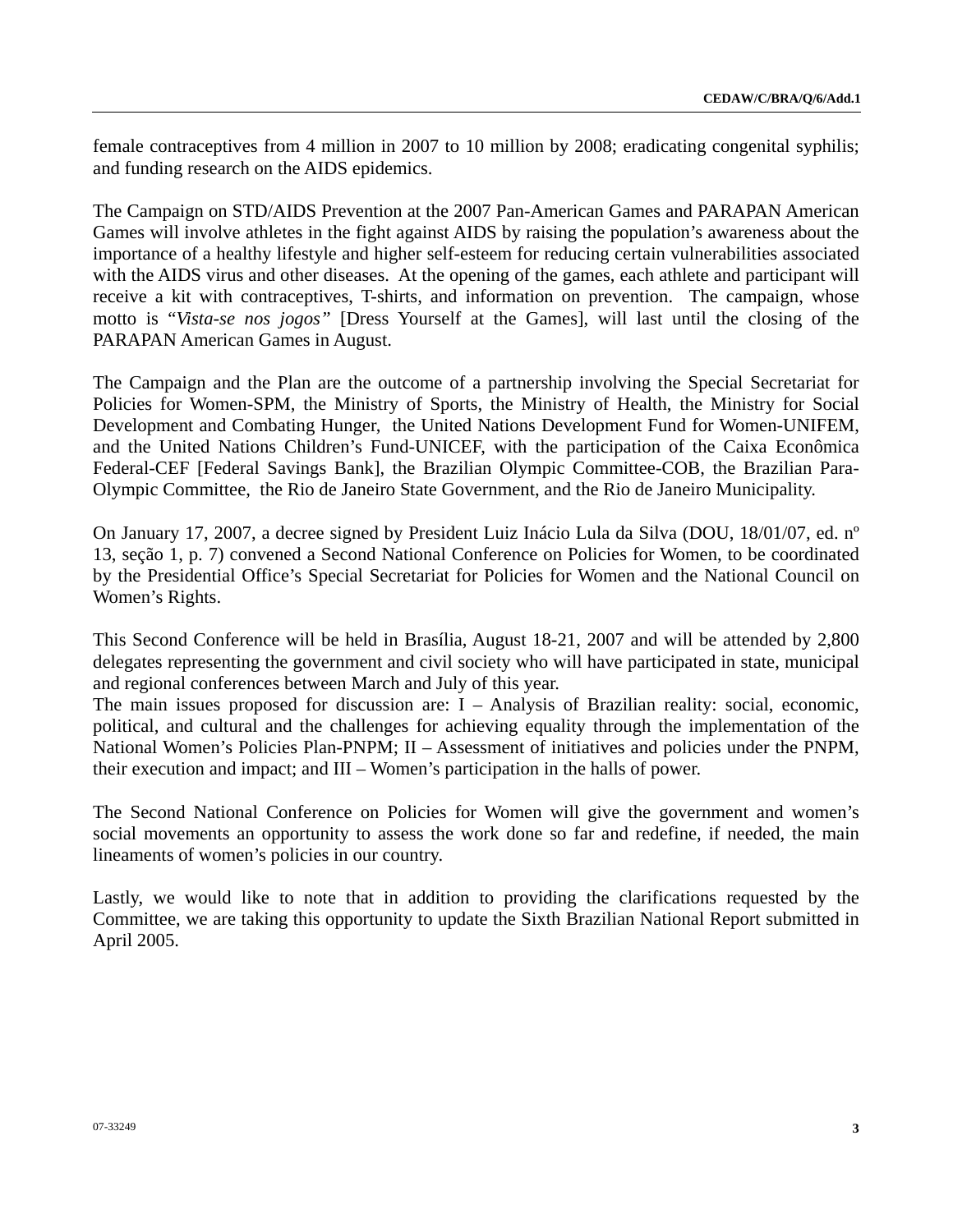### **LIST OF ISSUES AND QUESTIONS SUBMITTED BY THE CEDAW COMMITTEE**

#### *Legislation and national mechanisms*

**1. Please provide updated information on the draft legislation and amendments mentioned in the report (page 12), which were forwarded to the Federal Senate for approval, particularly with regard to Bill 117/03 which removes the expression of "honest woman" from two articles of the Penal Code, Bill 335/95 which guarantees and regulates the establishment of nurseries and daycares in penitentiaries for women prisoners' children, and Bill 644/03 which guarantees the right of maternity leave for councilwomen, and state and federal representatives, and which includes paternity leave for male parliamentarians.** 

Bill 117/03 was sanctioned as Law 11106 of March 28, 2005. The amendments expunged the expression "honest woman" – virgin or married – and the crime of adultery from Brazilian legislation. Accordingly, the argument of "legitimate defense of one's honor," invoked at jury trials for decades in defense of men who have murdered women, has lost its force.

Another major modification was the end of pardon for crimes against customs, such as rape and sexual harassment. The law used to permit the marriage of the offender or somebody else to the victim, thereby nullifying the accusation against the aggressor. The wording of Art. 231 on trafficking in women was changed to refer to internal and international trafficking in persons, so that victims can be both men and women. In this connection, mention should be made of Decree No. 5948 of October 26, 2006, which approved the National Policy on Combating Trafficking in Persons and set up an Interministerial Working Group to prepare a draft National Plan for Combating Trafficking in Persons-PNETP.

Bill 335/95, which guarantees and regulates the establishment of nurseries where women in prison may care for their children has been sent to the Federal Senate as PLC 105/2003 and is currently under consideration by the Commission on Constitution, Justice, and Citizenship, whose rapporteur has concluded in favor of its approval.

Moreover, the Special Secretariat for Policies for Women (SPM) and the Ministry of Justice through its National Penitentiary Department, have signed a Technical Cooperation Agreement on the implementation of public policies aimed at female prisoners, their children, and their families. The intention is to ensure humane detention conditions and help the inmates' reintegration into society. This cooperation agreement was published in the Official Gazette of February 13, 2007.

The agreement calls for the appointment, within 90 days, of an Interministerial Working Group-GTI to prepare the reorganization and reformulation of the Women's Detention System. This Working Group will have broad attributions, including the drafting of proposals on the stay and permanence of inmate's children in prison; adequate accommodations in women's prisons; training of professionals that deal with inmates; allocation of a share of the National Penitentiary Fund to female prisons; and the devising of programs aimed at providing education, health, vocational training, and legal and social assistance to female prisoners and their families.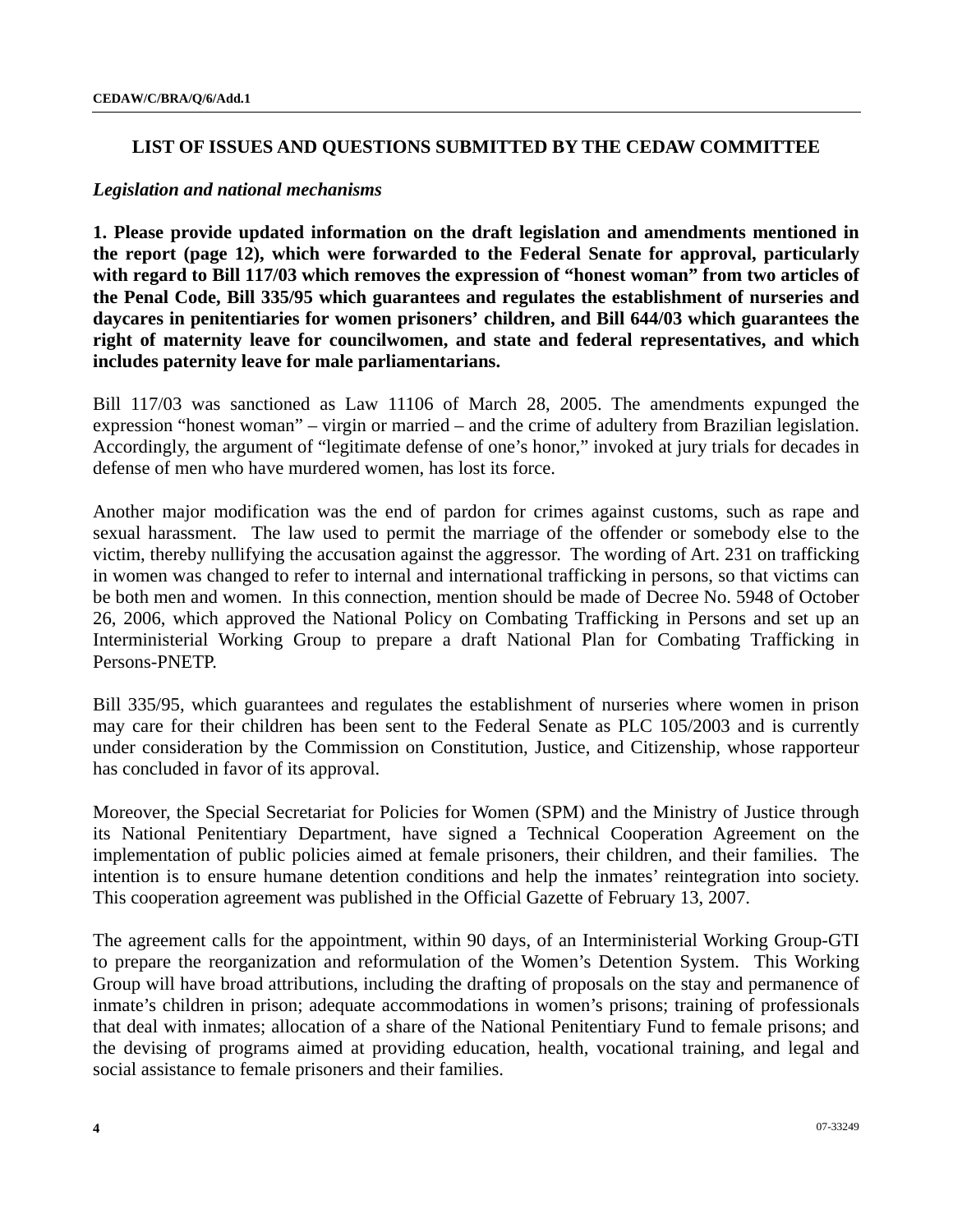In addition to representatives from the two above-mentioned ministries, members of the Interministerial Working Group will also include representatives of the Ministries of Health, Education, Labor, and Social Development, the Special Secretariat for Human Rights, and the Special Secretariat of Policies for the Promotion of Racial Equality. The Judiciary and civil society will also participate in the GTI.

Bill 644/03, which guarantees the right of maternity and paternity leave for parliamentarians, has been sent to the Federal Senate (PLC 104/2003) and is currently under consideration by the Commission on Constitution, Justice, and Citizenship, whose rapporteur has concluded against the bill, as it encroaches upon the competence of state and municipal legislatures, and proposed that the Federal Senate Presidency give further consideration to the matter, particularly in view of the need to ensure that the rights under discussion be incorporated into the Federal Senate's Bylaws, as they are just.

In respect of maternity, it should be further pointed out that that Law 11108 of April 7, 2005, which modified Law 8080 of September 19, 1990, guarantees expecting mothers' right to have company during labor, delivery, and immediately after delivery, under the Unified Health System-SUS.

**2. The report (page 15) indicates that "[c]urrently, 23 out of 27 federal states have State Councils for Women's Rights…" Please provide information on the financial and human resources of these councils and whether there are plans to establish such councils in the four states where they do not exist. Please also elaborate further on the relationship between the National Council for Women's Rights and the State Councils for Women's Rights, namely as regards the shared responsibility of monitoring the implementation of CEDAW (page 14).** 

In addition to its specific attributions, the National Council for Women's Rights also works toward the strengthening of the state and municipal councils for women's rights. In order to achieve this goal, it keeps in contact with the existing councils, informs them of the Council's activities, meets their requests, and keeps a record of data collected. In 2003, there were 90 municipal and 20 state councils. The Council's records show that there are today 204 councils: 24 state councils (including the recently established Amazonas State Council for Women's Rights), and state councils will soon be established in Pernambuco, Rondônia, and Sergipe; and 180 municipal councils (these include only municipal councils that have been located and contacted).

The Council also seeks to encourage the establishment of councils by maintaining contact with local women's movements and encouraging the training of council members. In March 2006, the Council and SPM, in partnership with the National Health Council and the Ministry of Health, held a seminar on "Social Control of Women's Health Policies," when State and Capital Municipal Councils on Women's Health and Rights met in Brasília. Seminar conclusions called for the strengthening of existing councils; incentive for the establishment of councils where none exist; and holding of seminars in the states. In 2006, Social Control Seminars, on the same model, were held in several states and by local Councils for Women's Rights.

As regards State Councils' financial and human resources, we have the following up-to-date information: *Acre* – comes under the state government; has no budget of its own and has three state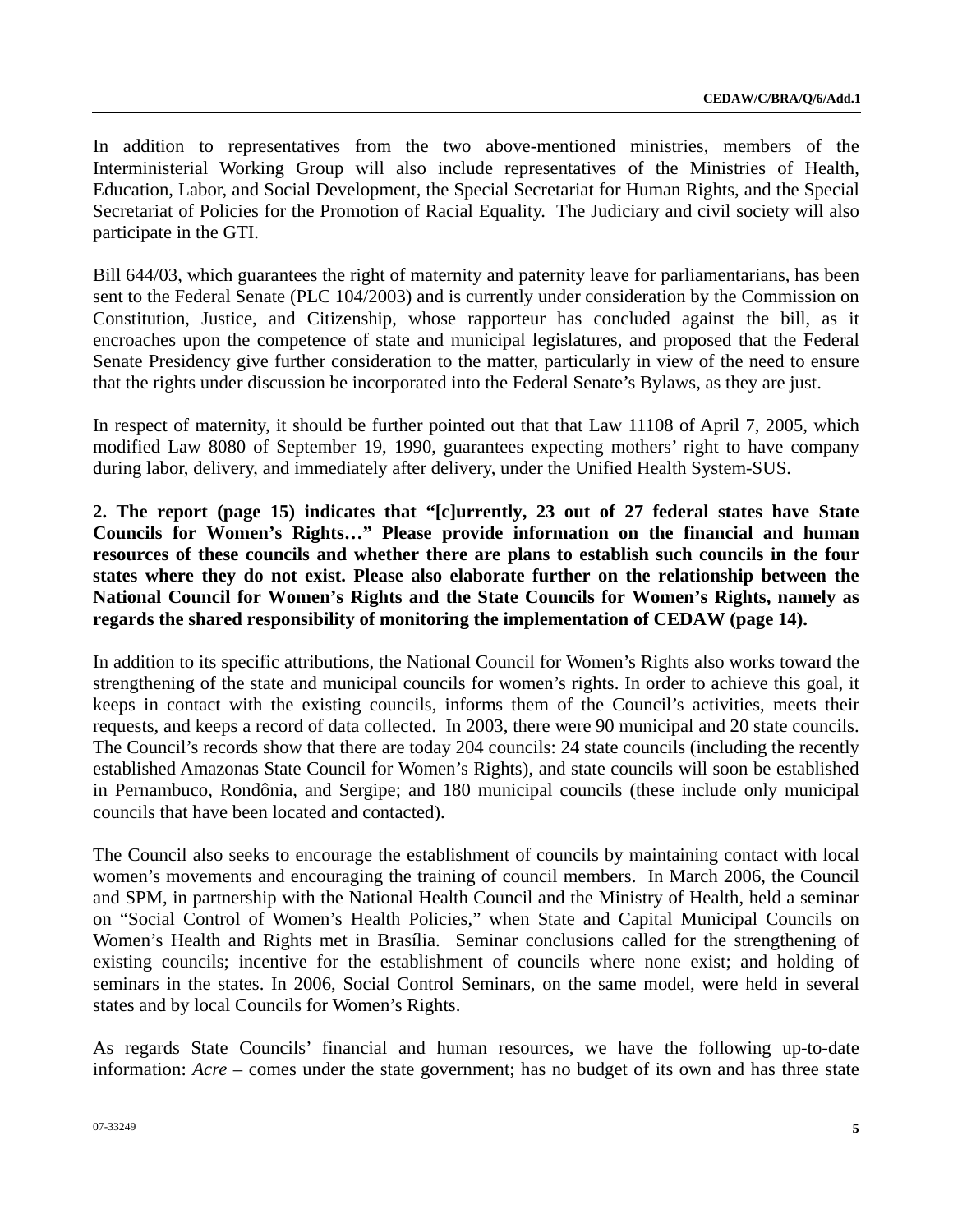employees; *Amazonas* – comes under the State Department of Justice and Human Rights, is included in its budget, and has two Department employees; *Bahia* – comes under the recently established Department of Promotion of Equality, is included in its budget, and has one Department employee; *Mato Grosso do Sul* – comes under the State Department of Labor, Social Welfare, and Solidarity Economy, has no own budget (initiatives are funded by nongovernmental council members), and has one Department employee; *Minas Gerais* – comes under the Social Development Department, has no own budget, and has eight employees seconded by the Department; *Paraná* – comes under the State Department of Justice and Citizenship, has no own budget and no employees (work is done by the Council members themselves); *Rio de Janeiro* – comes under the recently established Women's Rights Superintendence – SUDIM, which in turn comes under the State Department of Social Welfare and Human Rights; the 2007 budget to fund SUDIM and the Council activities is R\$641,000; SUDIM employees work for the Council as well; *Rio Grande do Sul* – funded by the State Department of Finance, has one employee; *Santa Catarina* – comes under the State Department of Social Development, Labor, and Income, which provides financial and administrative support to the Council; *Tocantins* – comes under the State Department of Citizenship and Justice; is funded by a State Fund for Women's Rights, with a budget of R\$50,000; has two Department employees; *São Paulo* – the São Paulo State Council on Women's Condition has its own budget, one President, one employee, and six trainees.

As can be noticed, with rare exceptions, state councils lack the requisite structure and have sparse resources and limited personnel.

It should be added that, other than keeping in contact with state and municipal councils, the SPM has endeavored to maintain contact and establish partnerships with state and municipal bodies devoted to women's policies. As a result, in 2004 the then-existing 13 councils met and decided to set up a National Government Forum on Organizations for Policies for Women.

Due to SPM's encouragement and support to the establishment of Government Women's Policies Organisms and the new municipal administrations, the number of existing organisms rose sharply. From 13 in 2004 (according to a survey by the Brazilian Municipal Administration Institute), their number jumped to 125 in 2006, including nine state and 116 municipal councils.

#### *Stereotypes*

**3. The report (page 25) states that "[t]he principles of respect for gender diversity and fight against discrimination against women are the basis of the [National] Plan [on Education in Human Rights]", and that "[c]entral actors to the implementation of the Plan will be invited [to meetings in 2005-2006 in all States of the Federation], among whom educators from the state and municipal education networks, and people responsible for the civil police, military, firefighter and municipal guard academies." Please indicate how many of these meetings were held in 2005-2006 and how many persons responsible for the implementation of the National Plan on Education in Human Rights have participated to such meetings. Please also indicate the topics dealt with in such meetings and whether, and how, the impact of these activities is monitored on an ongoing basis.**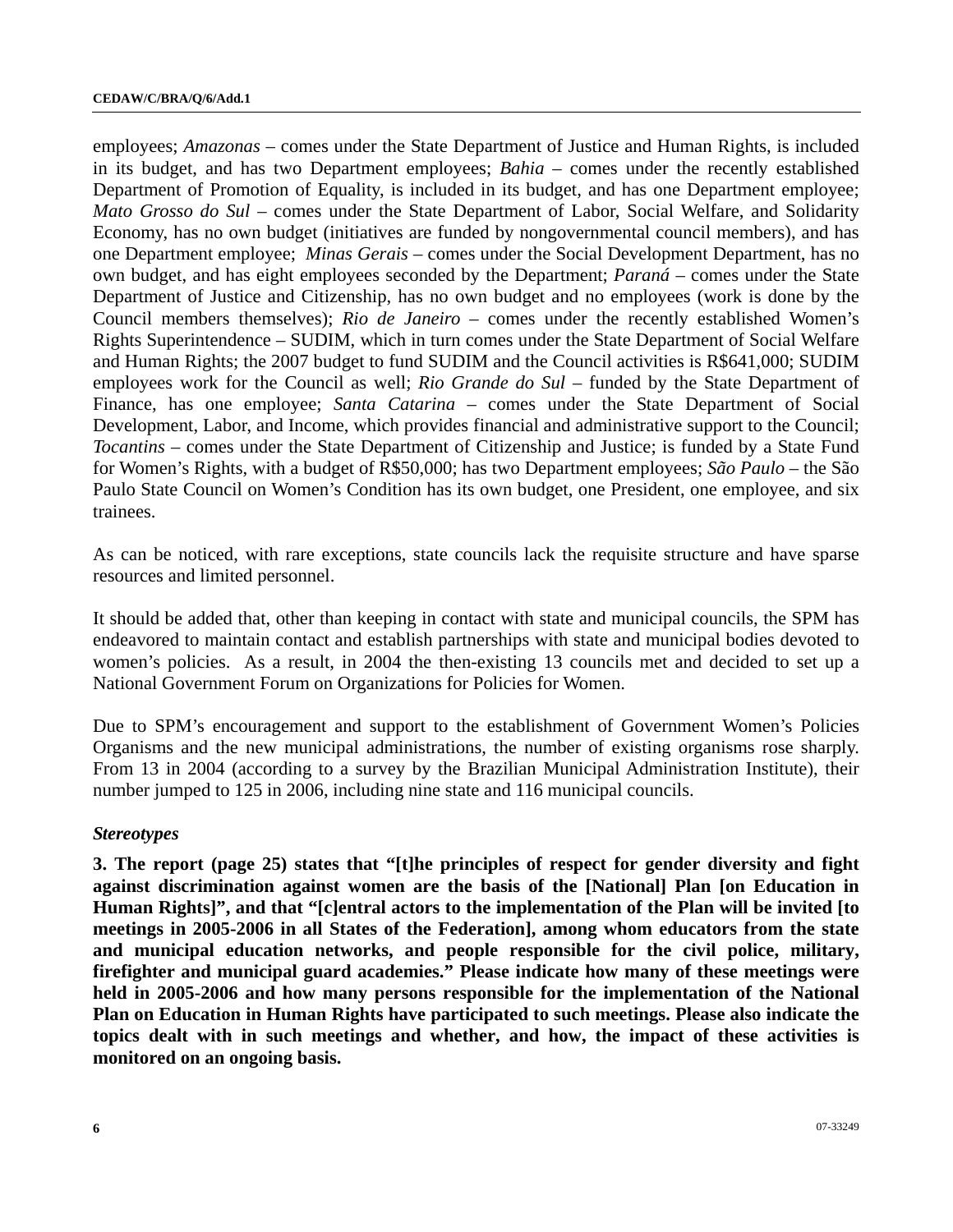For a national consultation for a review of the National Plan on Human Rights Education – PNEDH, 29 state and one municipal encounter were held, involving public and civil society segments in the plan's five areas: Basic Education (secretaries of education, administrators, offices of the Municipal Education Directors Union, educators, unions, and associations); Higher Education (faculty and students, researchers, continuing education faculty, vice-presidents' forums, unions, and faculty associations); Non-formal Education (associations, NGOs, social movements, labor unions); Judiciary and Security Professionals Education (soldiers, military and civil police officers, highway patrolmen, education directors at academies, prison pastoral, and social entities and movements); and Education and Media (unions, public information faculty and students, media NGOs), in addition to Human Rights Commissions of Assemblies and Chambers, State Councils on Human Rights, and Rights and Tutelage Councils.

With a view to the Plan's systematization and revision, one seminar on PNEDH Revision and three meetings of the National Committee on Human Rights Education were held to approve the final text. In all, between 4,500 and 5,000 government and civil society representatives participated in this process.

Issues addressed at these encounters were related to: the national and international state of affairs and today's challenges to the building of a human rights culture; the principles and overall objectives of human rights education and the PNEDH in the context of the Decade for Human Rights Education – in each of the Plan's five areas, principles, strategies, and lines of action in human rights education were discussed; and the structuring of state committees on human rights education.

The monitoring mechanism will be put in place only after the state committees on human rights education have bee structured. Thus, although this is contemplated, at the moment there is no such mechanism.

**4. The report (page 26) indicates that, with respect to the image of women in the media, in 2005 the Ministry of Justice began working on the classification criteria for television content on themes such as violence, sex and drugs, and that other possible themes would be violence against women, human trafficking and gender discrimination. Please provide details on the progress made in this regard and on other initiatives taken to encourage the media to project a positive and non-sexist image of women.** 

Administrative Order No. 264 of February 9, 2007 issued by the Ministry of Justice regulated the provisions of Law 8069 of July 13, 1990 (Statute of the Child and Adolescent), Law 10359 of December 27, 2001, and Decree No. 5834 of July 6, 2006, pertaining to the rating of audiovisual works for television and similar media.

This Administrative Order states that "the Federative Republic of Brazil is founded on the dignity of the human person and its purpose is to promote the welfare of all, without prejudice based on origin, race, sex, color, age, or any other form of discrimination. It determines that for the first time there will be standard symbols to indicate a program's rating, establishes self-rating by broadcasters and,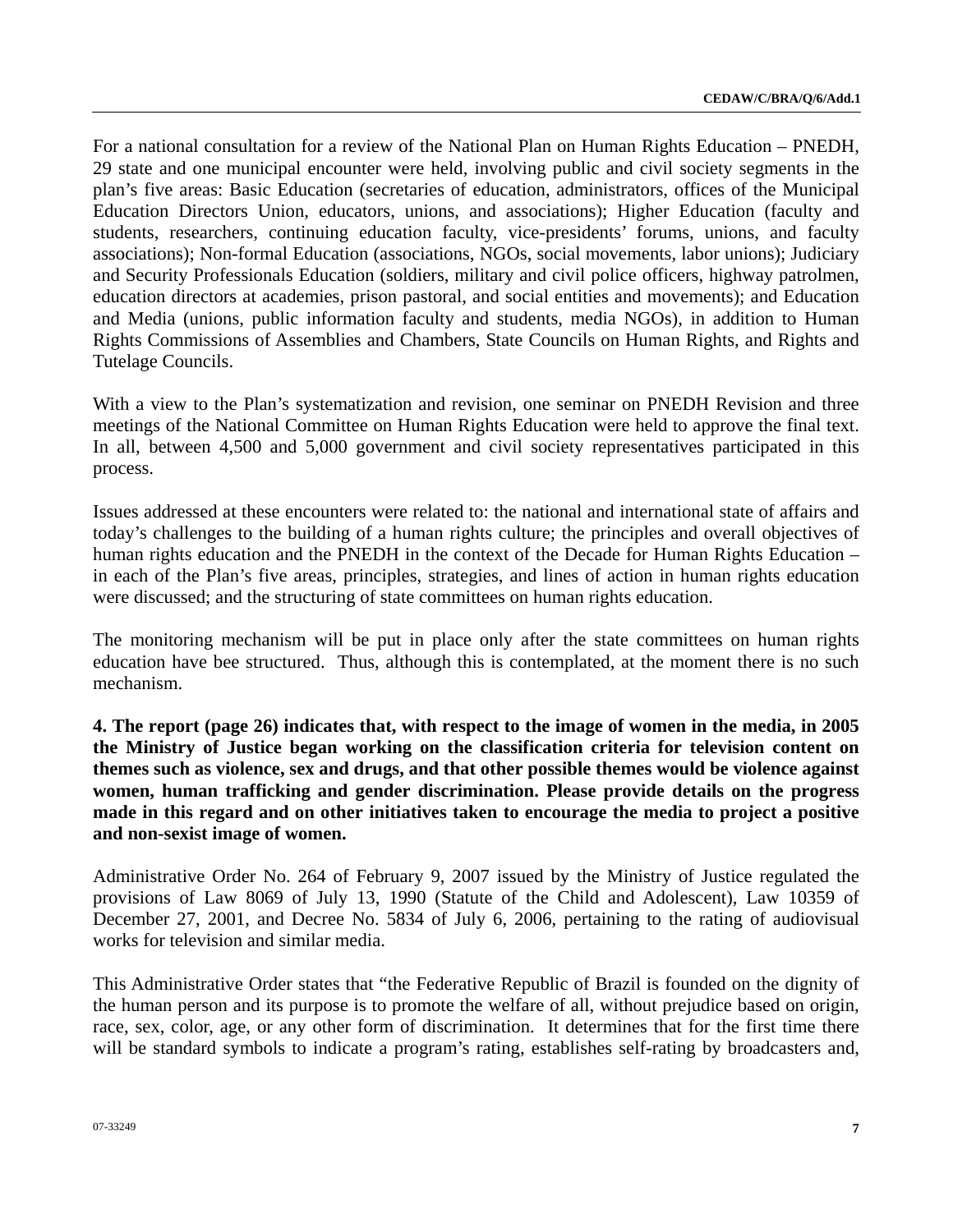among other initiatives, lays the responsibility therefore on broadcasters, society, the Judiciary, and the Ministry of Justice.

The Federal Government considers this sharing of responsibilities to be of utmost importance. It is the Ministry of Justice's duty to define the programs' classification and to monitor TV programming; it is up to parents, who possess more information about the content of TV programs, to select what their children should watch; and the Judiciary will have the obligation to punish broadcasters who fail to abide by the ratings. News are not subject to ratings.

The Rating Form includes the identification of the material in respect of discrimination, prejudice, abasement, and ridiculing. Types of discrimination include those based on gender or class; those against gays, lesbians, bisexuals and/or transgender individuals, against races or ethnic origin, indigenous people, and people with disabilities. The intensity of discriminating behavior and the dissemination of stereotypes are also rated on the Rating Form.

### *Trafficking; and sexual or labor exploitation*

**5. What is the status of implementation, as well as the impact of the Program for Integrated Actions to Confront Sexual Violence against Children and Adolescents in Brazil (PAIR) in six pilot municipalities (pages 28-29)? Please provide details and inform whether such a program will be replicated in other municipalities, particularly when taken into account the reference contained in page 30 to the fact that commercial sexual exploitation occurs in more than 937 Brazilian municipalities and localities.** 

The Program for Integrated Actions to Confront Sexual Violence Against Children and Adolescents in Brazil (PAIR) aims at establishing and/or strengthening local networks through integrated actions to make possible the coordination and integration of services, with civil society's participation.

Since 2003, technical assistance and training initiatives have been implemented in six municipalities (Pacaraima, RR; Manaus, AM; Rio Branco, AC; Feira de Santana, BA; Campina Grande, PB; and Corumbá, MS). These activities have involved about 3,000 professionals in various fields.

The main objectives were the following: the undertaking of 12 quantitative and qualitative studies to assess sexual violence against children and adolescents; the establishment of an integrated system of local data on the situation, with emphasis on sexual violence in the six pilot municipalities; the equipment of 14 rights and guardianship councils; the waging of an awareness campaign to mobilize local societies, and one international campaign (involving eight South American countries); the training of 5,000 professionals in prevention, care, defense, and accountability in seven states (Acre, Amazonas, Roraima, Bahia, Paraíba, Minas Gerais, and Mato Grosso do Sul); the qualification of technical expertise services in six states with a view to ensuring humane provision of services; and the training of youth groups in seven states to foster a protagonist role by children and adolescents.

Since 2006, the Federal Government has extended PAIR to other 56 municipalities in 11 states in which pilot projects have been implemented (Amazonas, Acre, Roraima, Ceará, Paraíba, Bahia, Mato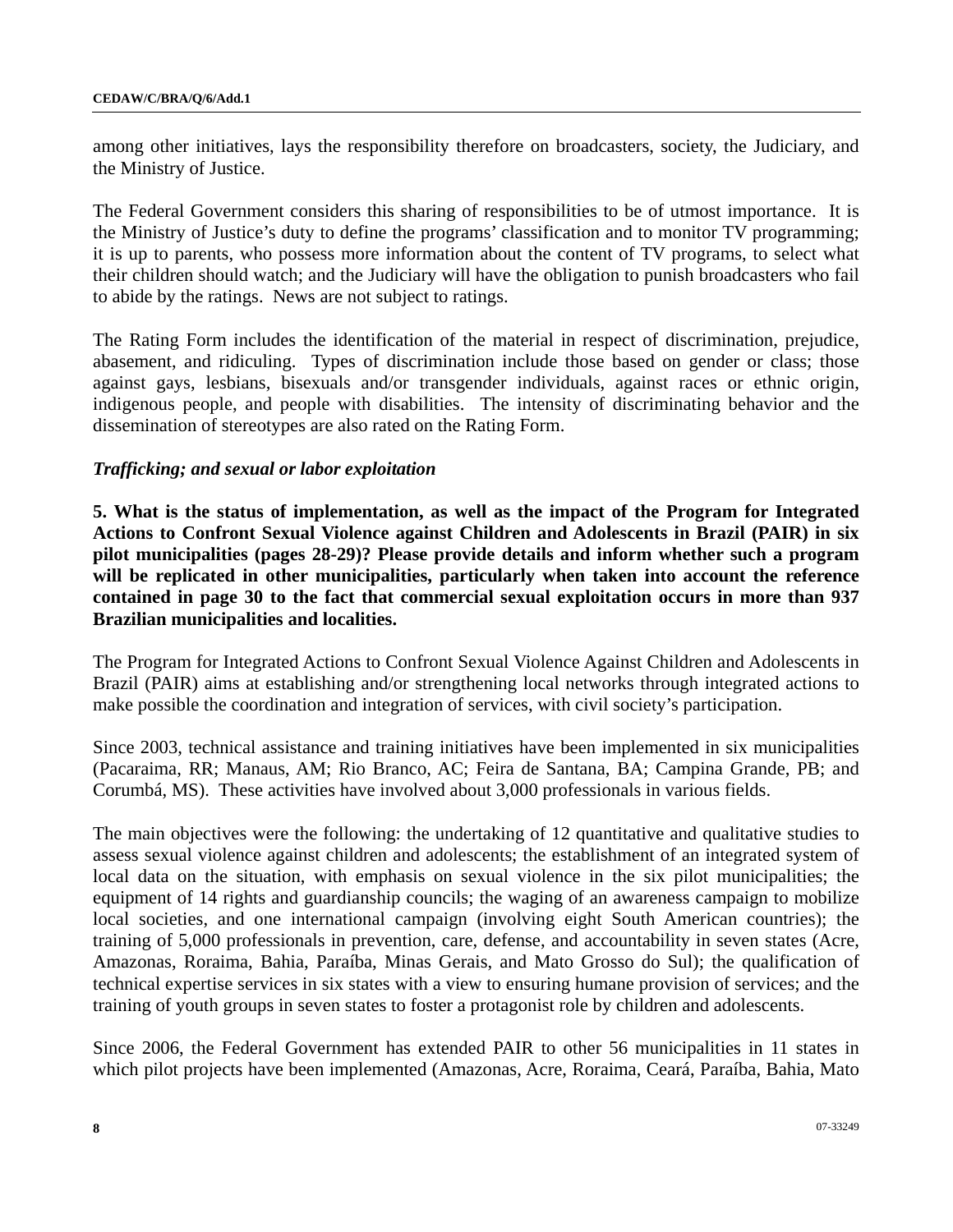Grosso do Sul, and Minas Gerais) in addition to the state of Maranhão, given the Amicable Solution Agreement aimed at closing Cases no. 12426 and no. 12427 – Emasculated Boys in Maranhão, brought before the OAS Inter American Commission on Human Rights; and the state of Rio Grande do Norte. A total of 5,165,621 children and adolescents have benefited from the program. By the end of 2007, the program will have been extended to the states of Rio de Janeiro, Rondônia, and Pará, pursuant to decisions approved by the National Council on the Rights of Children and Adolescents.

Initiatives carried out under the program include a national dial-denunciation service against the sexual exploitation of children and adolescents – *National Dial Denunciation 100*, a free telephone call service available in all Brazilian states. The program is implemented by the Special Secretariat on Human Rights, in partnership with Petróleo Brasileiro S.A.(Petrobrás) and the Children and Adolescents Reference, Studies and Actions Center, an NGO. The purpose of the program is to receive reports of violence against children and adolescents and to stop their occurrence. Specific reports show that 72% of victims are women – 53% Afro-descendants and 42% Whites. Between May 2003 and December 2006, the direct dial service received over 27,000 denunciations countrywide.

## **6. The report (page 33) notes that the Mixed Parliamentary Inquiry Commission Report (CPMI) on commercial exploitation of children and adolescents identified the trafficking routes for girls and boys, investigated allegations of exploitation, and named approximately 250 people suspected of involvement in the crime of sexual exploitation. How many of these suspected people have been prosecuted and convicted?**

The National Congress's Parliamentary Front in Defense of Children and Adolescents is following the judicial proceedings undertaken by the Public Prosecutor's Office of each of the 27 federated units, prompted by the findings of the Joint Parliamentary Inquiry Commission (PMI), including the indictment of the 250 people suspected of involvement in sexual exploitation of children and adolescents. The Commission is expected to present its conclusions in the first semester of 2007. It should be noted that the Brazilian Constitution determines the interdependence of government branches. Accordingly, indictment is incumbent upon the State Prosecutor's Offices, while prosecution is incumbent on the State Judiciaries.

At the Federal Government level, it should be stressed that the Sentinela Program, which provides psychosocial assistance to children who are victims of sexual exploitation and which covered 300 municipalities in 2005, has been extended to 1,114 cities in 2006, while its budget has grown 518 percent since 2003.

# **7. How many girls have benefited from the Program for the Eradication of Child Labor (PETI) described in the report (page 33), and what is the overall impact of this program, in particular in terms of prevention of child labor?**

According to the Ministry for Social Development and Fight Against Hunger, 50,788 girls have benefited from the Program for the Eradication of Child Labor (Annex 1), while 272,701 girls freed from child labor have benefited from the Family Grand [*Bolsa Família*] Program (Annex 2).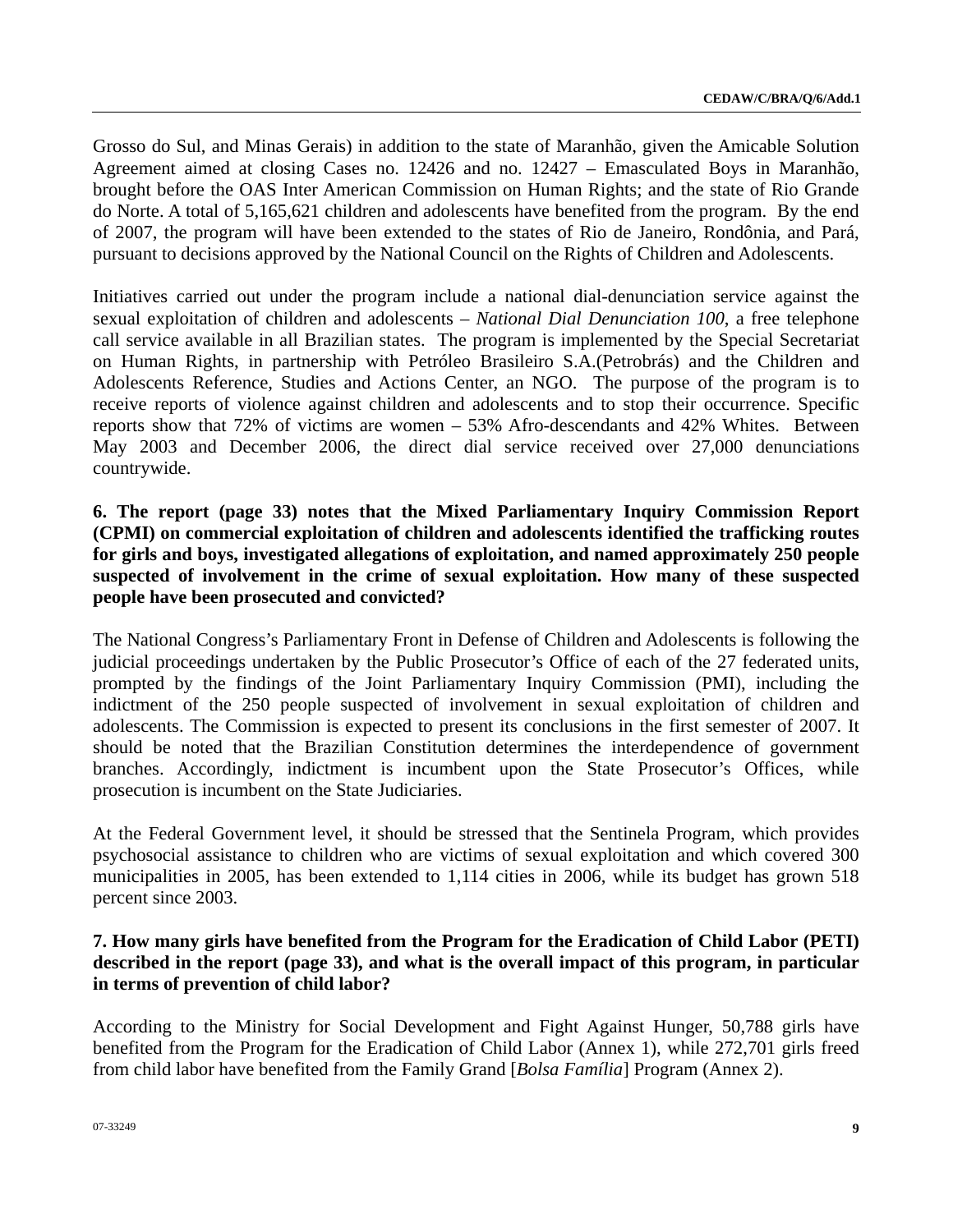PETI's impact on the prevention of child labor include the following: reduction of extreme poverty and social inequality; improvement in the food and nutrition situation of the families assisted; social and educational work with the families of children and adolescents assisted under the program; removal of children and adolescents from labor and exploitation on the basis of their identification and registration in the Unified Register of Federal Government Social Programs; 85 percent monthly attendance by children and adolescents at PETI Social and Educational Activities (extended school hours); strengthening of family and community ties; access to cultural, sports, and leisure activities, aimed at the full development of children and the adolescents. Through the Unified Social Welfare System, of which PETI takes part, emphasis is given to the social and family matrix orientation and to social control.

#### *Violence against women*

**8. Please provide information on whether the Bill No. 4559/2004 on violence against women presented to the National Congress in November 2004 has been adopted and whether the guidelines for public policies and integrated actions referred to in page 35 are being followed by all the relevant bodies.** 

On August 7, 2006, President Luiz Inácio Lula da Silva sanctioned Law 11340. Democratically drafted and unanimously approved by the National Congress, this Law is being implemented and the bodies involved are adapting themselves to the new guidelines for addressing violence against women.

This new piece of legislation, known as Maria da Penha Law, in honor of a pharmacist who was twice victim of a murder attempt by her husband, is a major achievement for women who are subject to violence. The measures vary from case to case – from the aggressor's removal from the household, to the prohibition of his coming near the assaulted wife and children, to the woman's right to recover property and to nullify letters of attorney she may have issued on the aggressor's behalf. The law also provides for social welfare measures, such as the woman's inclusion in the register of federal, state, and municipal social welfare programs.

Prior to the passing of this law, the crimes of domestic and family violence against women were considered to have a "less offensive potential" and were tried by special criminal courts, together with neighbor or street quarrels and traffic accidents, among other misdemeanors. The new law recognizes the extremely offensive potential of domestic violence and determines that such crimes be tried by Domestic and Family Violence against Women Courts, established under the Courts of Justice of the states and the Federal District. Another innovation brought by the law is the classification of domestic and family violence against women as a human rights violation and psychological violence as a form of violence.

Special Secretariat for Policies for Women, which is part of the President's Office, has issued a public invitation to nongovernmental organizations and/or university institutions organized into consortiums to submit proposals for the establishment of an Observatory to Monitor the Implementation and Enforcement of Law 11340 (Maria da Penha Law).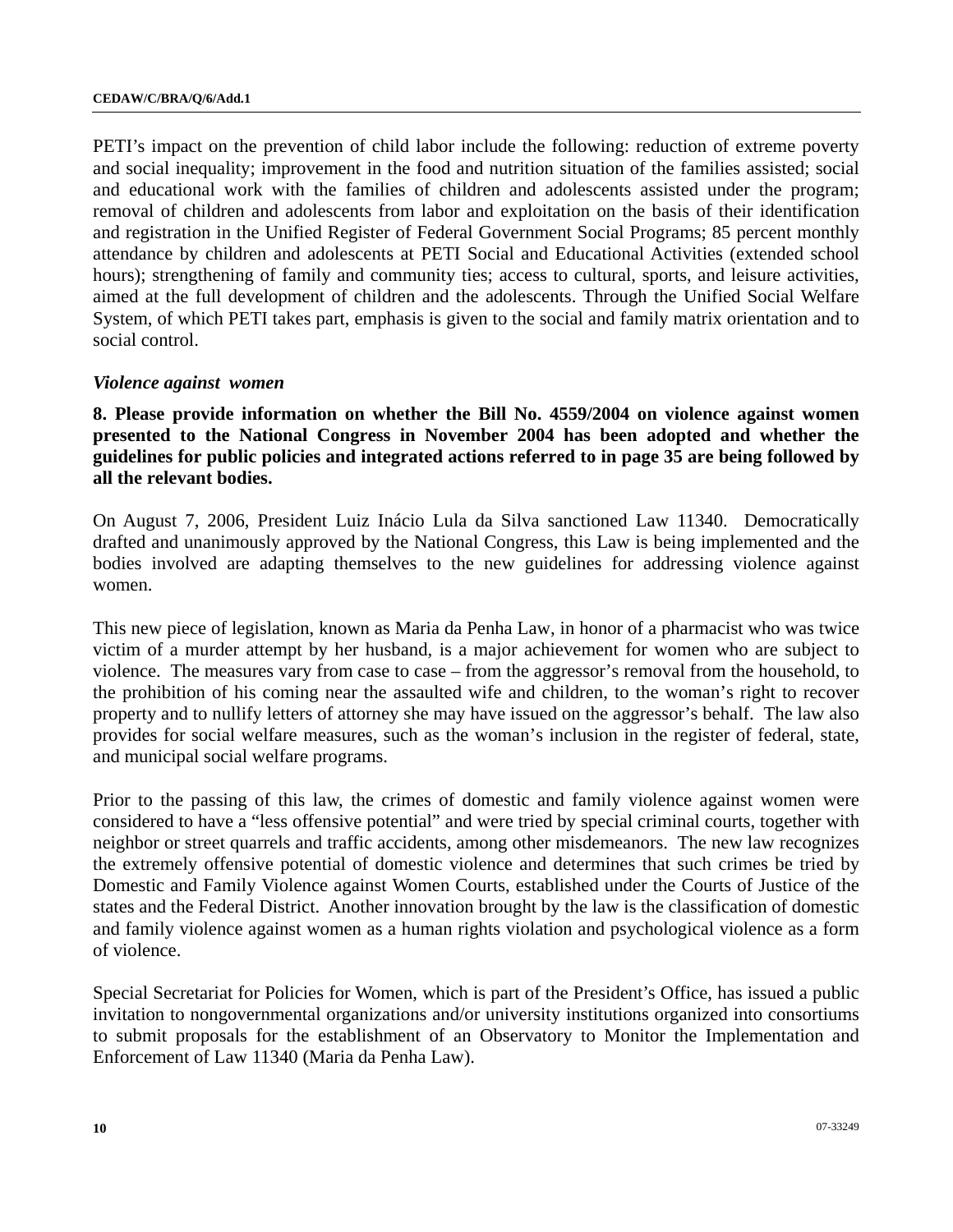The Observatory is to be autonomous and independent and its task will be to observe and monitor the implementation and enforcement of this law. It will have a political and structural link to the National Council on Women's Rights and will provide inputs for the improvement of public policies relating to violence against women, so as to conform to the Convention of Belém do Pará and the CEDAW recommendations.

## **9. Please provide information on the impact of the survey carried out in Brazil within the World Health Organization Multi-country Study on Women's Health and Domestic Violence against Women in terms of adoption of new policies and other measures.**

The survey joined other ongoing initiatives, campaigns, and studies in further stressing Brazil's need to decisively tackle violence against women as a public health issue as well. The survey was very well received in Brazil; national newspapers, regional press, and institutes and agencies connected with the issue disseminated and commented it. It also had a positive impact in the Brazilian Ministry of Health, especially inside its technical area dedicated to Women's Health.

**10. According to the report (page 36), an Ombudsperson Office was established in March 2003 by Decree No. 4.625 (Article 3, section III) in order to deal with allegations of discrimination and violence against women. How many allegations and complaints relating to discrimination and violence against women has the Ombudsperson received and forwarded to the respective competent body for investigation, and what have been the outcomes of these cases?** 

| <b>Total Complaints by Year</b> |  |      |      |  |  |  |  |
|---------------------------------|--|------|------|--|--|--|--|
| 2003                            |  | 2005 | 2006 |  |  |  |  |
| 86                              |  |      |      |  |  |  |  |

Source: Ouvidoria/SPM – April 2007

It should be noted that the decrease in the number of complaints to the Ombudsperson Office in 2006 was due to the introduction of the Women's Service Central – *Dial 180*. This is a free of charge telephone service to assist women in a situation of violence.

In 2003, when the Ombudsperson Office was established, most assistance was *personal* (32.56%) and by *telephone* (20.93%). Most requests of assistance came from the *Center-West* region (33.72%), followed by the *Southeast* (17.44%). Assistance was requested mostly through *requests* (56.98%), followed by *denunciations* (33.72%). The most relevant issue was the social and judicial claim for access to and guarantee of *social rights* (32.56%) having to do with proceedings, social security, economic and social vulnerability, followed by *violence* in general (11.63%) (physical, sexual, etc.) and *employment*, related to moral harassment, labor legislation, placement on the labor market, among other issues; these two latter issues ranked third in the requests for assistance. Situations of *domestic violence* (8.14%) and *homicide* (8.14%) in general placed fourth, followed by *legislation* (4.65%). *Discrimination* (3.49%) based on race, color, ethnic origin, sexual orientation, etc. and *trafficking in persons* (3.49%) ranked sixth, while questions related to *health* (2.33%) were less frequent.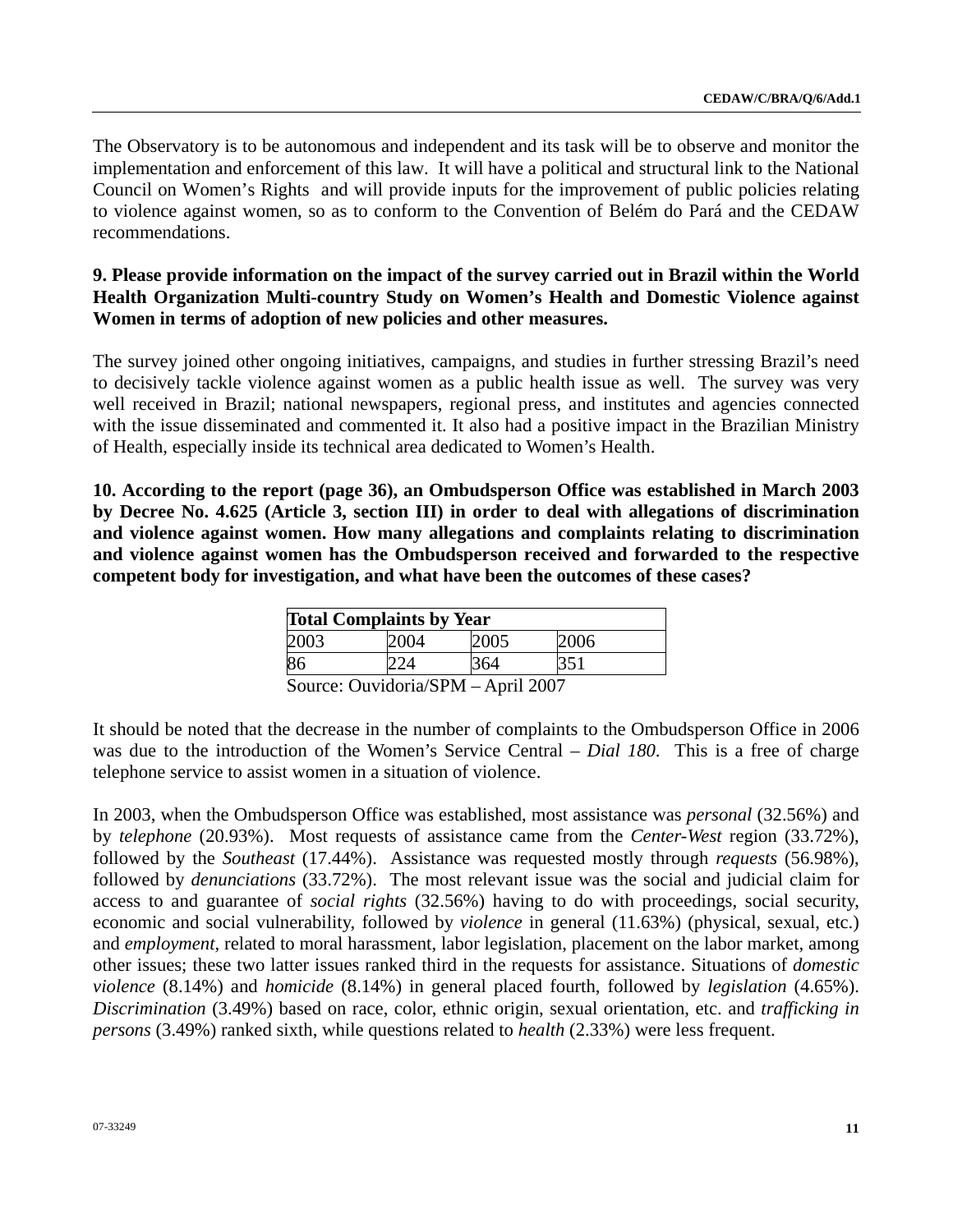In 2004, most assistance was provided via *e-mail* (45.09%) and *telephone* (21.88%). Most requests for assistance again came from the *Center-West* region (34.38%) and the *Southeast* (29.46%). Assistance requests came mostly through *requests* (39.73%), followed by *denunciations* (27.23%). The most relevant issue was access to and guarantee of *social rights* (25%), followed by *domestic violence* (9.82%), and *employment* (8.93%), which ranked third and fourth, respectively; and *discrimination* (8.04%) and *violence* (8.04%), both of which ranked fifth.

In 2005, most assistance was provided via *e-mail* (59.07%) and by *telephone* (18.41%). Most requests for assistance came from the *Southeast* region (30.49 percent) followed by the *Center-West* (24.45%). Assistance was asked mostly through *requests* (39.29%), followed by *denunciations* (22.25%). Matters related to *social rights* (17.58%) ranked second; *discrimination* (11.26%) ranked third; *violence* (10.44%) ranked fourth; and *domestic violence* (7.97%) ranked fifth.

In 2006, most assistance was provided via *e-mail* (60.97%) and *telephone* (8.83%). Most requests for assistance came from the *Southeast* (32.76%), followed by the *Center-West* (19.66%). Assistance was requested mostly through *requests* (51.85%) and *denunciations* (16.24%). *Social rights* (12.54%) ranked second as a relevant issued, followed by *violence* (10.83%) and *employment* (9.40%), which ranked third and fourth, respectively; *legislation* (8.55%) and *health* (6.84%) ranked fifth and sixth, respectively, while *discrimination* (5.98%) and *domestic violence* (5.70%) ranked seventh and eighth.

In all these years, as can be seen from the tables in Annex 3 (annual tables showing demand by region, origin, characteristics, and classification by issue), the "Others" category ranks first. This category encompasses different matters – political persecution, interference in government bodies, requests for publications, clarification of projects, etc.

It is also mentioning the *Dial 180* service, which on April 17, 2007 marked the first anniversary of the 24-hour operation, after an implementation period that began on November, 2005. Women can make free calls from any telephone in the country to request information about legal issues and specialized police precincts, health clinics, shelters, etc.

The telephone central operates confidentially and records calls about physical and psychological aggression, sexual violence, sexual and moral harassment, indecent assault, rape, and trafficking in women for the purposes of exploitation.

Statistics show that Pernambuco is the state with the highest number of murdered women. The monthly reports on assistance provided are sent to the women's coordinating and advisory offices in 15 states and 110 municipalities. In states where no such organisms exist, the document is sent to the State Government, the Public Prosecutor's Office, and security departments.

**11. As noted by the Special Rapporteur on violence against women, its causes and consequences (E/CN.4/2006/61), in 2001 the Inter-American Commission on Human Rights had indicated "the lack of effective action by the State in prosecuting and convicting aggressors." Please describe what the State party is doing to respond to this assessment, including data on the prosecution and conviction of perpetrators of violence against women.**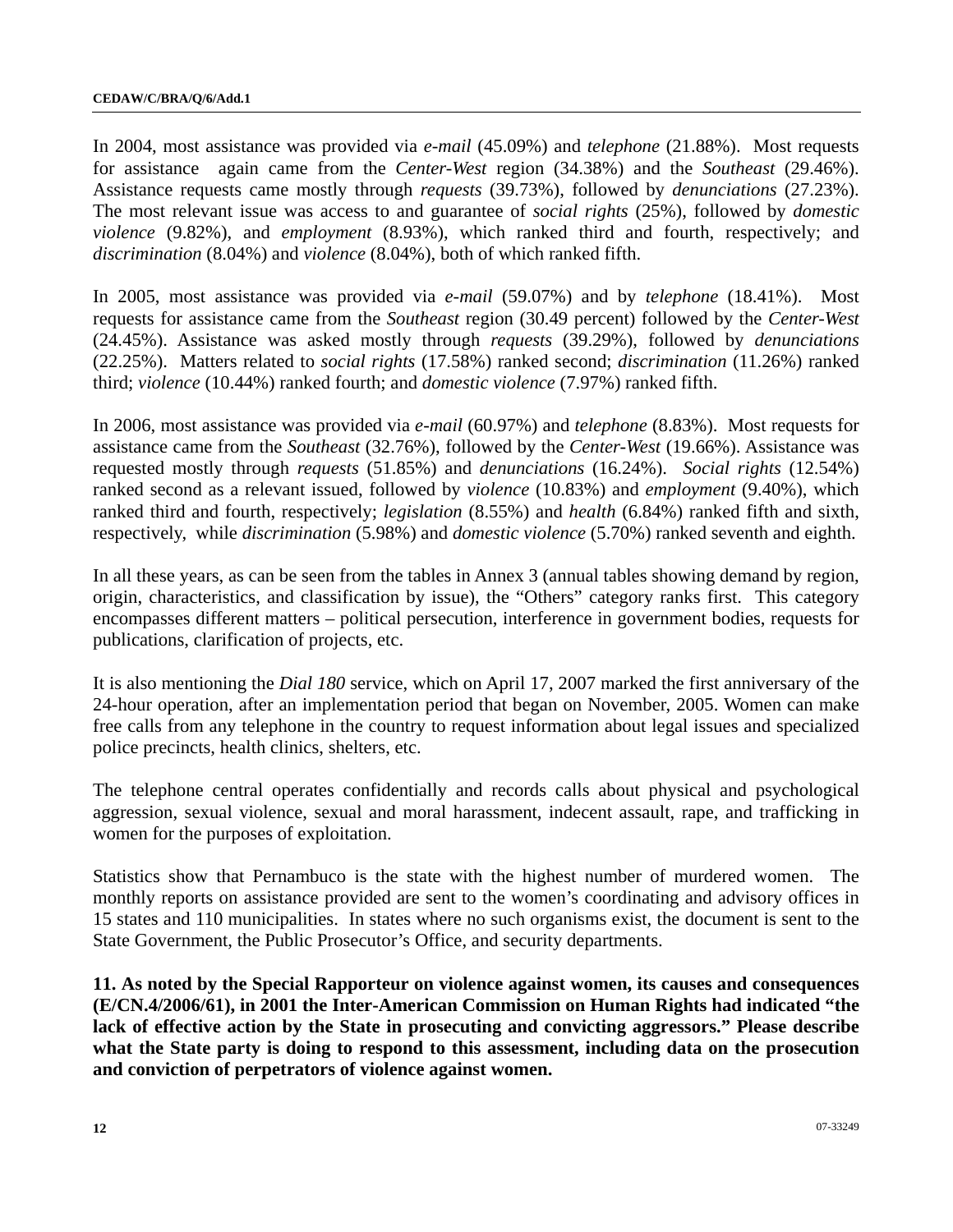Since 1998, when the Pluriannual Plan included specific budget for fighting violence against women, effective actions have been carried out to this end. Projects have been approved for the establishment of shelter homes and the training of public agents in gender issues, particularly police chiefs of Specialized Women's Precincts and public defenders.

Since 2003, with the new Administration and the establishment of the Special Secretariat for Policies for Women, training programs have been expanded, support for shelter homes and reference centers has increased, and the National Plan for Fighting Violence against Women has been introduced, bringing previous initiatives under a single, wider umbrella.

It should be mentioned that the Brazilian State has adopted measures in connection with Recommendation 54/01 and the notification on Case 12051 from the Inter-American Commission on Human Rights, of April 16, 2001 (Maria da Penha Case), as the Brazilian Government has consistently responded to that inter-American body with actions that are being implemented to close the case in question. One of the Inter-American Commission on Human Rights's recommendations called for the enactment of specific legislation to deter violence against women. This was accomplished with the sanctioning of Law 11340 in 2006. Given the progress made in the negotiations involving the petitioners, the victim, the State of Ceará (where the violation occurred) and the Federal Government, it is likely that the parties will sign an agreement by the end of 2007, thereby closing the case.

In association with the Special Secretariat on Human Rights, the Special Secretariat for Policies for Women is following other five cases of violation against Brazilian women currently under the examination of the Inter-American Commission on Human Rights, but no official position has been reached on any of them yet. Be as it may, the Brazilian Government and the Special Secretariat for Policies for Women are making every effort to intensify the actions aimed at deterring violence against women, so as to prevent the bringing of new cases before human rights courts.

In respect of what the State is doing to respond to this issue, i.e., about the implementation of the law, including data on the prosecution and conviction of perpetrators of violence against women, it should be recalled that the Brazilian Federal Constitution establishes the separation of powers. Accordingly, crimes of violation of women's rights are prosecuted by the states and may eventually reach the Superior Court of Justice, the last instance of the Judiciary.

Further mention should be made of the approval by the National Council of Justice, on March 6, 2007, of Recommendation 9, which suggests that the Courts of Justice should set up courts specializing in cases of domestic and family violence against women. The establishment of specialized courts to assist women who are victims of domestic and family violence is provided for by Law 11340, the *Maria da Penha Law*. The recommendation also suggests that the courts should include in their databanks statistical data on domestic violence, sponsor multidisciplinary courses on human rights and gender violence to qualify judges, as well as incorporating the Judiciary into the other services of the women's assistance network.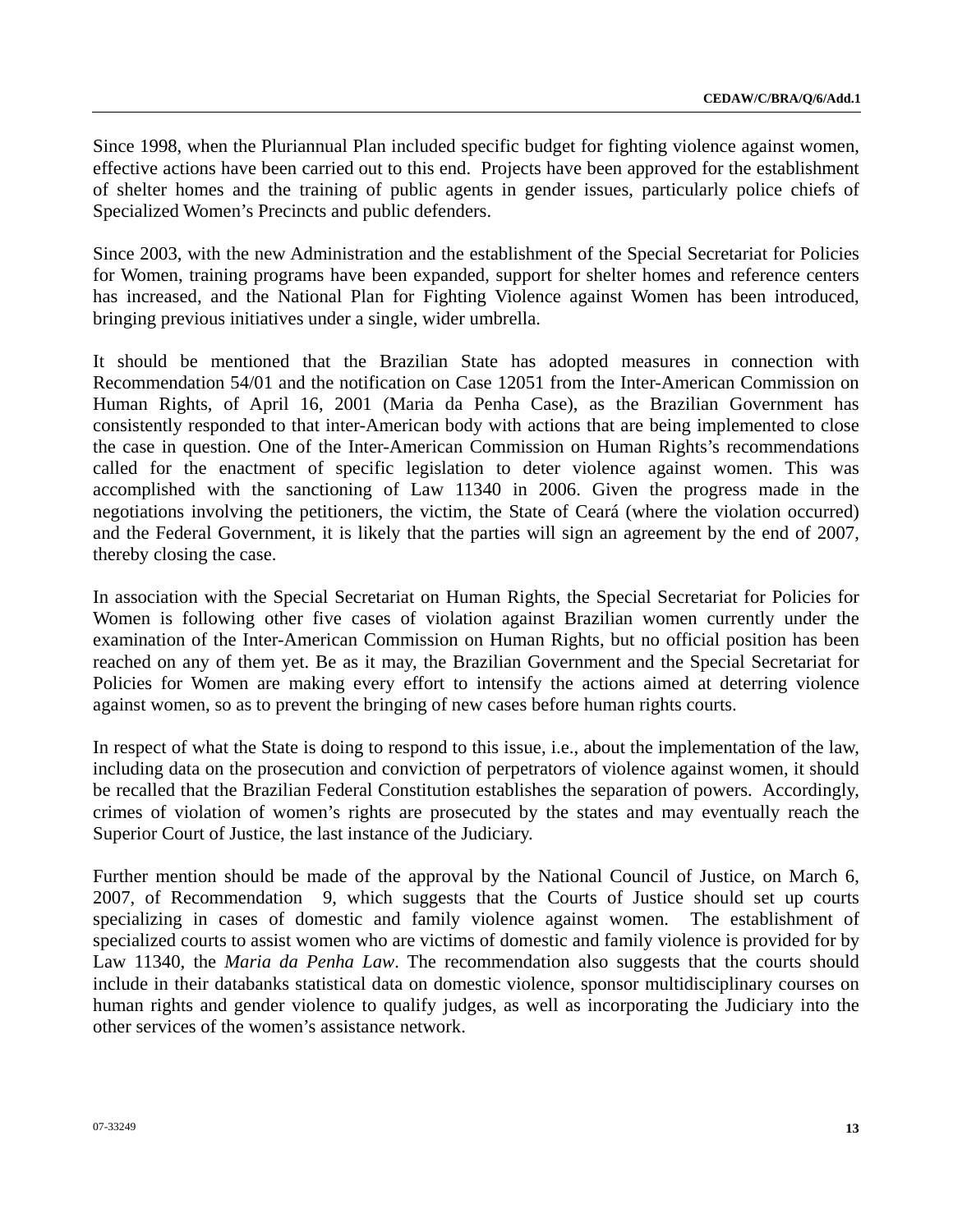Lastly, it should be noted that measures are being adopted by the states to compile statistical data on violence against women. Examples of this are the editions of *Women's Dossier*, released by Rio de Janeiro's Institute of Public Security. This publication contains articles and information on crimes of rape, violent indecent assault, heinous bodily injury, as well as homicides and threats of which women are victims in the state. The first issue of *Women's Dossier* publishes data referring to 2004 and 2005, while the second issue publishes data regarding the year 2006.

### *Political and public life*

### **12. Please provide updated information on the draft bills under debate in the National Congress that modify Law No. 9.504 of 30 September 1997 on quotas (page 42).**

Current debate about introducing modifications in Law 9504/1997 is being held in the broader context of the proposed reform of the Brazilian political system. Political reform provides a unique opportunity to make changes in the political processes. In a broader sense, it encompasses the review of the power relations between the State and Society; the political parties' operational rules; the norms that rule elections and decision-making processes; and includes public budgetary control, radio and television concessions, and the Judiciary's structure and functioning. It opens the possibility for improving and democratizing the political system and the forms of political participation and representation.

Bill 2679/2003 (annexed to Bill 5268/2001) is the proposed legislation that encompasses the largest number of subjects and that has been approved by the Special Commission on Political Reform set up solely for addressing the matter. It calls for changes in provisions of the Electoral Code, the Political Parties Law, and the Electoral Law.

Changes contemplated include the following: reservation of at least 30% and a maximum of 70% of slots for candidates of each sex on the slates submitted by each political party or coalition; observation of the gender quota on the list pre-ordained (closed) by a party or federation so as to ensure sex alternation in at least one slot for each sex in every three slots, or a 50-50 percent alternation; allotment of at least 20% or 30% of the free party radio and television advertising time to promoting and publicizing women's political participation; and allocation of at least 30% of the minimum 20% [of resources] channeled to party foundations or institutes for party sectors devoted to encouraging and fueling the growth of women's participation (equivalent to 6% of the parties' fund).

The reform provides a major opportunity to promote the deepening of democracy and the political inclusion of underrepresented sectors. It was for the purpose of deepening this debate that women's political participation has been chosen as one of the major issues to be examined during the Second National Conference on Policies for Women, scheduled for August 2007.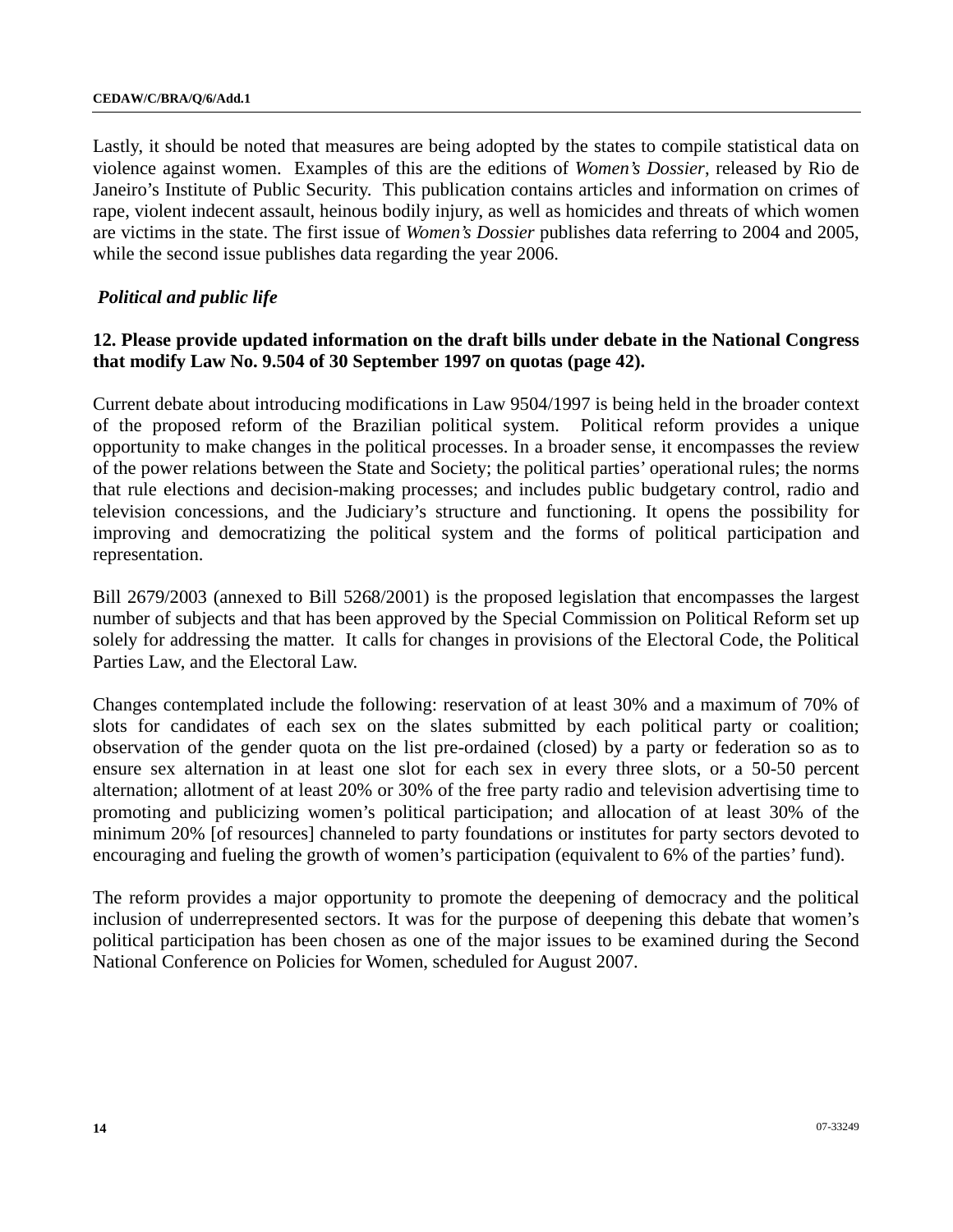| <b>Women in Positions of Power in Brazil - 2007</b> |        |       |        |               |        |  |  |  |
|-----------------------------------------------------|--------|-------|--------|---------------|--------|--|--|--|
|                                                     | Women  |       | Men    |               | Total  |  |  |  |
| Legislative                                         | Number | $\%$  | Number | $\frac{0}{0}$ | 100%   |  |  |  |
| Senate                                              | 10     | 12.34 | 71     | 87.66         | 81     |  |  |  |
| <b>Chamber of Deputies</b>                          | 45     | 8.77  | 468    | 91.23         | 513    |  |  |  |
| <b>State Assemblies</b>                             | 123    | 11.61 | 936    | 88.39         | 1059   |  |  |  |
| City Council                                        | 6.556  | 12.65 | 42.252 | 87.35         | 51,808 |  |  |  |

| <b>Women in Positions of Power in Brazil – 2007</b> |        |       |              |       |       |  |  |
|-----------------------------------------------------|--------|-------|--------------|-------|-------|--|--|
|                                                     | Women  |       | Total<br>Men |       |       |  |  |
| <b>Executive</b>                                    | Number | %     | Number       | $\%$  | 100%  |  |  |
| President of the Republic                           |        |       |              | 100   |       |  |  |
| <b>State and Federal District</b><br>Government     |        | 14.81 | 23           | 85.19 | 27    |  |  |
| <b>Municipal Government</b>                         | 418    | 7.52  | 5,141        | 92.48 | 5.559 |  |  |

**13. How many women candidates have attended the workshops on capacity building actions for women candidates developed by the Special Secretariat on Policies for Women (SPM) (page 42), and what was the impact of these workshops in relation to an increase in women's political participation?** 

We have no information on how many women candidates attended the capacity building workshops sponsored by the Special Secretariat for Policies for Women. The Secretariat does not itself hold capacity building activities but funds them. As for the impact of these workshops, we believe that as yet they have been modest.

The Special Secretariat for Policies for Women and the National Council on Women's Policies believe that a deeper, ongoing debate about this issue is needed, which has led them to adopt it as one of the main lineaments of the Second National Conference on Policies for Women.

# **14. According to the report (page 47), there has in recent years been "a slight fall in the number of women who enter into a diplomatic career," and further that "the majority of women diplomats only reach the intermediate level of the career." Please inform whether any measures have been taken to increase women's balanced participation in the Foreign Service, including at the highest levels.**

To this moment, the Brazilian Government has adopted no specific measure to increase the number of women in the diplomatic career. It should be recalled, though, that the information contained on page 47 of the Sixth Periodic Report submitted by Brazil in April 2005, according to which "(...) there has been in recent years a slight fall in the number of women who enter the diplomatic career" is somewhat imprecise. The proportionate fall in the number of women occurred in a specific public admission exam – that of 2003 – but the percentage of women entering the diplomatic career has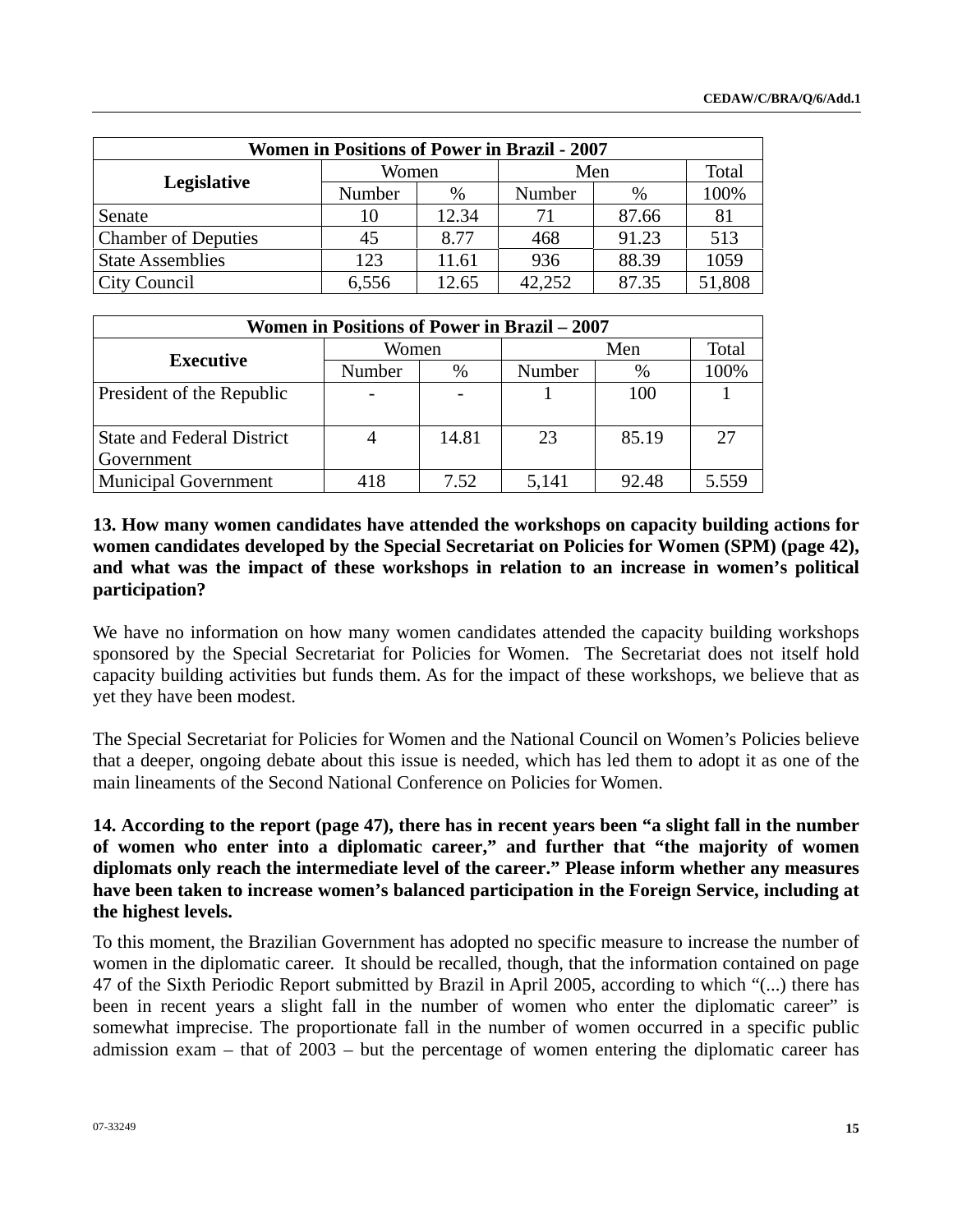remained stable since the 1980s, varying from year to year but turning around 20%. In December 2006, women accounted for 19.99% of the total number of Brazilian diplomats.

Nevertheless, there is no doubt that the maintenance of this percentage over the last 30 years is a problem. The percentage of women in the total number of college graduates has dramatically risen in this period and has even surpassed the percentage of men in 2000. This phenomenon should have been reflected in the number of women in diplomacy, as was the case in other careers, but this has not occurred yet.

With respect to female diplomats rising in the ranks, one should call attention to the significant number of women as First Class Ministers (the career's highest rank) in the last four years. In 2003, as stated in the report, women accounted for only 6.1 percent of the total number of First Class Ministers. By March 2007, this figure had risen to 8.7 percent; although still low, it shows a significant increase in the last three years. In this regard, attention should be called to the appointment of Ambassador Maria Luisa Viotti as Head of the Brazilian Permanent Delegation to the United Nations.

**15. The report (pages 42-43) shows that, "in the highest-level positions [of tribunals], for which persons are appointed, women's presence is still significantly restricted". What are the causes for this situation and how does the State party intend to address those? In particular, what measures are being implemented to ensure that women are appointed to these positions on equal terms with men?** 

The fact that the filling of high level positions in the Judiciary works by appointment is one of the major obstacles to a higher number of women in these positions, as a male dominated tradition still prevails. Some initiatives have been adopted but have been insufficient to defeat the resistance on the part of the very Judiciary, as shown by the attempt to set women's quotas. Women's access to such high-level positions has thus been very slow.

Nevertheless, it should be pointed out that Federal Supreme Court's Presiding Justice today is Minister Ellen Gracie, and that recently the President of the Republic appointed Justice Maria Elizabeth Guimarães as the first woman on the Superior Military Court.

| <b>Number of Judges</b>         |        |       |        |       |       |  |  |  |
|---------------------------------|--------|-------|--------|-------|-------|--|--|--|
| <b>Judiciary</b>                | Women  |       |        | Men   | Total |  |  |  |
|                                 | Number | $\%$  | Number | %     | 100%  |  |  |  |
| <b>Federal Supreme Court</b>    |        | 18.18 |        | 81.82 |       |  |  |  |
| Supreme Court of Justice        |        | 14.28 | 27     | 85.72 | 32    |  |  |  |
| <b>Superior Labor Court</b>     |        | 10.52 | 16     | 89.48 | 19    |  |  |  |
| <b>Superior Electoral Court</b> |        |       |        | 100   |       |  |  |  |
| <b>Superior Military Court</b>  |        | 6.66  |        | 93.44 | 15    |  |  |  |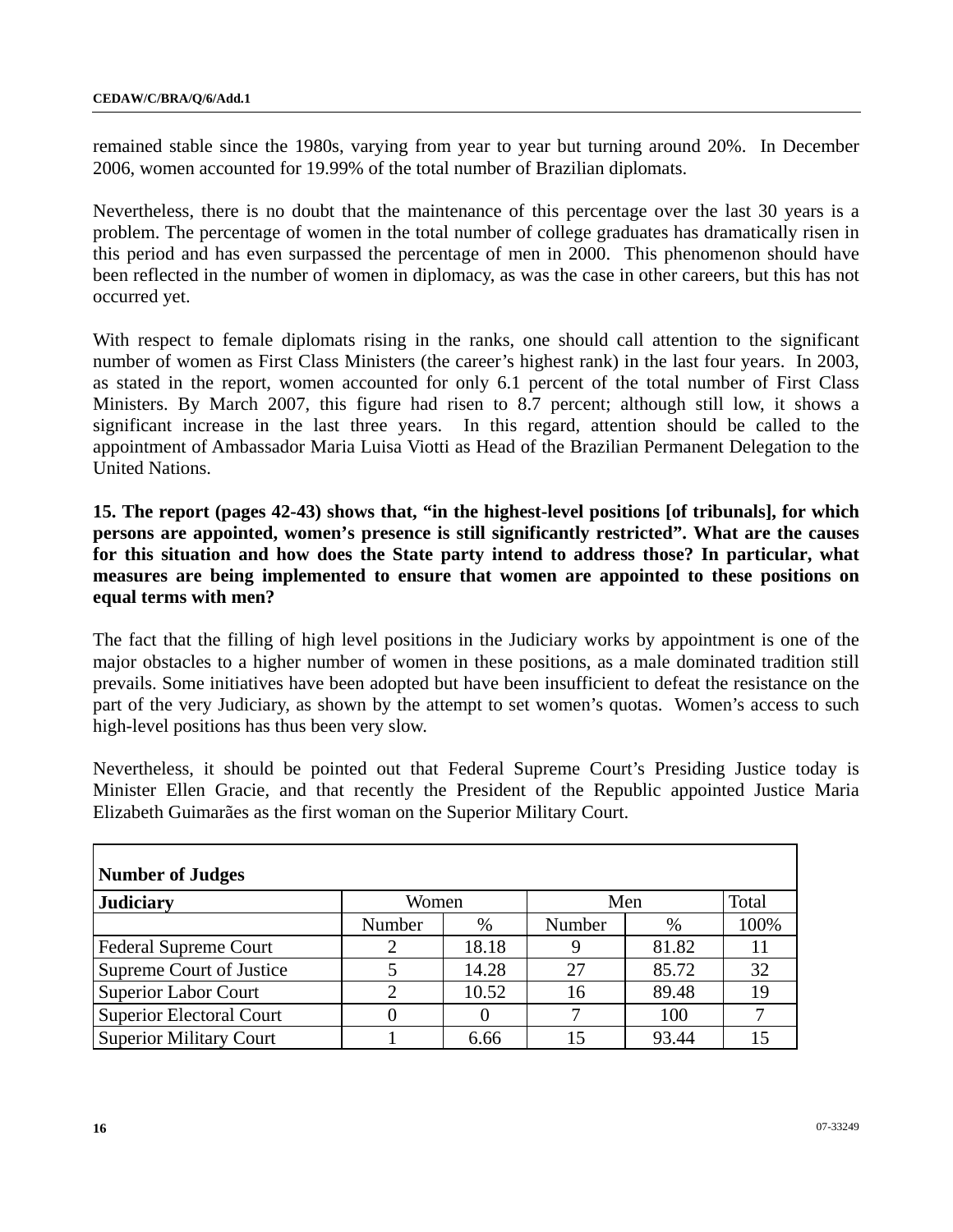A significant initiative recently adopted by the Special Secretariat for Policies for Women and the National Council on Women's Policies was the inclusion of women's participation in power positions as one of the key themes of the Second National Conference on Policies for Women.

### *Education*

## **16. Considering the assessment (page 50) that "[t]he male dominated culture guides men and women into specific careers", what measures does the Government take or envisage to correct this trend and promote diversification of academic and professional options?**

As regards the Ministry of Education's responsibility, the National Plan for Women's Policies (2004) includes as one of its objectives the incorporation of guidelines on gender, race, and ethnic origin into Vocational and Technological Education (action 2.1.14). In 2006, this was defined by the Ministry of Education as a priority, precisely in view of the gap in this area.

To implement this initiative – speaking solely from a gender perspective (as the ethnic-racial component has already been contemplated by national guidelines under Law 10639/2004) –, awareness-raising actions have been initiated in 2006 by the National Committee on Monitoring and Coordinating the National Plan for Women's Policies and the Special Secretariat for Policies for Women. These actions are targeted at managers in charge of the Ministry of Education's Vocational and Technological Education Secretariat, to make them aware of the importance of adopting genderrelated measures.

One specific event in this connection was a lecture on gender and its relation to the training of women and men, delivered to vocational and technological administrators and teachers at the National Conference on Vocational and Technological Education, held in Brasília, from 5 to 8 November, 2006. One of the event's objectives was to reflect on national guidelines for Vocational and Technological Education, by encouraging dialogue involving the various agents concerned.

So far, though, the Ministry of Education has issued no guidelines or announced any measures pertaining to the curricula and practices of secondary, technical and vocational establishments or of higher education institutions, aimed at reducing gender segregation in various professional and academic careers. It is important to mention that states, municipalities, schools, and universities have curriculum autonomy, subject to the norms and general guidelines established by the Ministry of Education and the National Educational Council, pursuant to the Law on National Education Guidelines and Fundaments (Law 9394/1996).

To address this problem, the Ministry of Education, in association with the Special Secretariat for Policies for Women, has adopted a series of initiatives, including the "Gender and Diversity at School" and the "Women and Science" Programs.

The "Gender and Diversity at School" Program aims at the qualification of public school system's educators who teach from the 5<sup>th</sup> through the 8<sup>th</sup> grade of fundamental education, in respect of gender, sexuality, and ethnic and racial equality issues. The 200-hour course was implemented on a pilot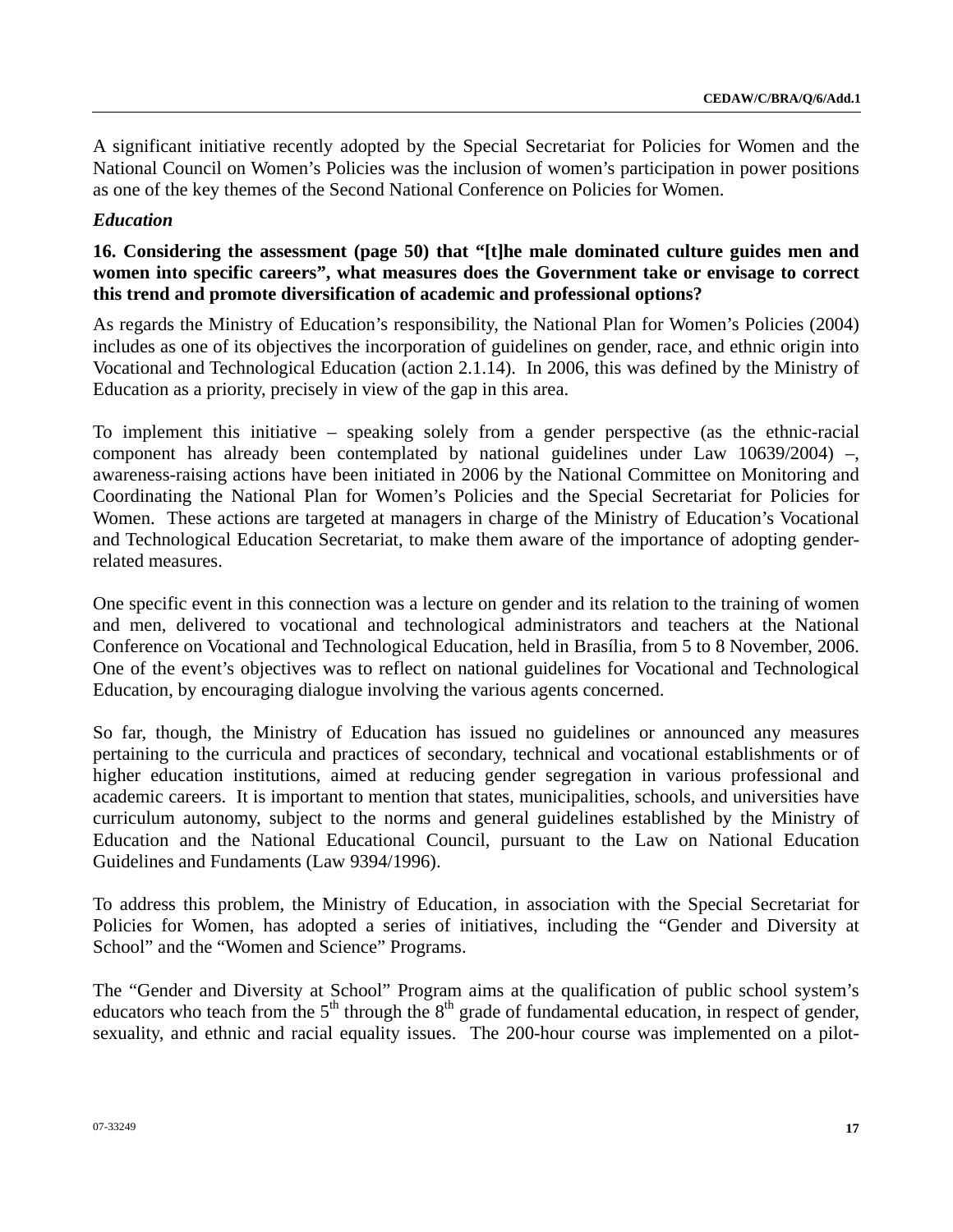basis in the municipalities of Porto Velho, RO; Salvador, BA; Dourados, MS; Maringá, PR; Nova Iguaçu, RJ, and Niterói, RJ and was attended by 1,2000 teachers from the public educational system.

The wide acceptance of the program and the knowledge acquired by the educational professionals as well as the innovative methodology used had countrywide repercussion, with several states wishing to implement the project in their region. The program also drew the interest on then part of Egypt, England, Scotland, Ireland, and Chile, where the project has been presented.

Currently, the course on "Gender and Diversity at School" is being integrated in the Open University program (an innovative project of the Ministry of Education, which establishes of hubs of support to higher education with the aim to democratize education). Moreover, the project will also be implemented in several states, in partnership with the government and universities of each region.

The main objective of the program is to provide elements to transform teaching practices and to eliminate prejudices and break their reproduction cycle at school. By taking this course, professionals will have, on their daily routine, tools to reflect on and deal with attitudes and behaviors involving gender, ethnic and racial relations, and sexuality.

The "Women and Science" Program was designed by the Special Secretariat for Policies for Women in association with the Ministry of Education, the Ministry of Science and Technology, the National Council on Scientific and Technological Development, and UNIFEM. Its purpose is to highlight the importance of research and encourage the acquisition and dissemination of new knowledge in the fields of gender relations, women and feminism studies.

The Program's first edition, in 2005, included a National Council for Scientific and Technological Research (CNPq) Act to No. 45/2006 which granted for R\$1.2 million in support to research in the field of gender, women, and feminism studies; established a First Prize for an essays contest for secondary students and of scientific articles by graduate and post-graduate students on the theme "Building Gender Equality;" and held a National Encounter of Research Centers and Groups on "Thinking Gender and Science."

The second edition of the "Building Gender Equality" Prize took place in 2006. In 2007, the third edition of the "Women and Science" Program will award the 3<sup>rd</sup> "Building Gender Equality" Prize; and CNPq will organize the second public contest for support for research in the fields of gender, women, and feminism studies.

The Ministry of Labor and Employment is also implementing initiatives and provided strategic support to policies that promote diversity and the elimination of all forms of discrimination. These policies are implemented under various programs by the Public System of Labor, Employment and Income, Solidarity Economy, Labor Relations, oversight of compliance with norms pertaining to workers' protection, and expansion and improvement of the network for combating discrimination at the workplace, along the lines of the Brazil, Gender, and Race Program.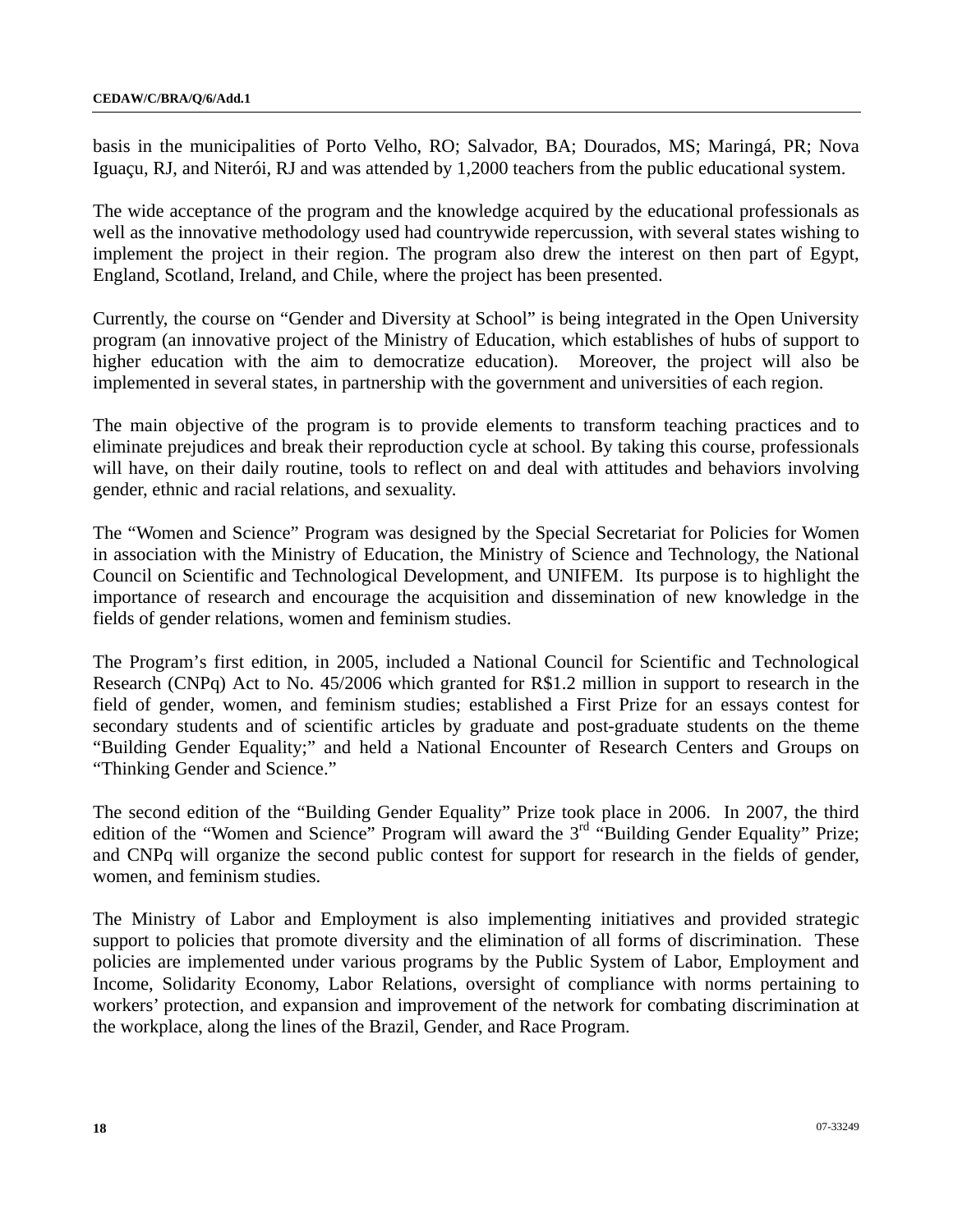This Program, in paralell to the fight against other types of discrimination at the workplace, incorporates gender and race issues into its priority actions, as illustrated by institutional landmarks consisting of the National Conferences held by the Special Secretariat for Policies for Women-SPM in 2004, the Special Secretariat of Policies for the Promotion of Racial Equality (SEPPIR) in 2005, and the National Human Rights Conference held by the Special Secretariat for Human Rights in 2004.

The objective is to comply with the constitutional norms that reflect the commitments undertaken by Brazil on the international field, especially ILO's Convention No. 100, ratified in 1957; ILO's Convention No. 111, ratified in 1968; and the United Nations Convention on the Elimination of All Forms of Discrimination against Women, ratified in 1984.

The Program is being implemented in all 27 states of the Federation, as well as in the Regional Main and Secondary Labor Offices, by Centers for the Promotion of Equal Opportunities and Combating Discrimination, established by Administrative Order MTE No. 604 of June 1, 2000.

It is also worth mentioning the Tripartite Commission on Equal Opportunity and Gender and Race Treatment at the Workplace, set up at the Ministry of Labor and Employment by Decree of August 20, 2004, with the following objectives: to discuss and submit proposals for public policies on equal opportunity and treatment as well as on combating all forms of discrimination based on gender and race at the workplace; to foster the incorporation of gender and racial issues into the programs, execution, supervision, and evaluation of activities carried out by the Ministry of Labor and Employment; to encourage and support parliamentarian initiatives on the issue; and to support and encourage initiatives adopted by bodies and entities, including those of civil society, as well as promoting the publicizing of the pertinent legislation.

**17. The report (page 23) indicates that the Inter-Ministerial Committee for Affirmative Action Policies "drafted Bill 3,627/04, currently under examination by the House of Representatives, which established the Special System of Vacancies in federal public institutions in higher level education for students graduating from public schools, particularly blacks and indigenous people." Please provide updated information on this draft legislation and whether it has already been adopted. Does the legislation envisage specific quotas for women, and what is the expected impact of this legislation?** 

The Bill 3627/04, elaborated on the basis of suggestions from civil society to the members of the Commission on Education and Culture and submitted to the National Congress on 20 May, 2004, is now pending decision by the Chamber of Deputies after having been unanimously approved by its Commission on Education, Human Rights, and Minorities and by the Commission on Justice. Debate about the bill has urged Brazilian society to reflect about racism and racial discrimination. Strong resistance has slowed down the proceedings.

This Bill, which does not envisage quotas for women, determines that 50 percent of vacancies to be filled by public exams for admission in public higher education institutions be reserved for students who have completed secondary education in public schools. A minimum share of these vacancies are to be filled by self-declared Blacks and Indigenous students, consistent with the percentage of Blacks,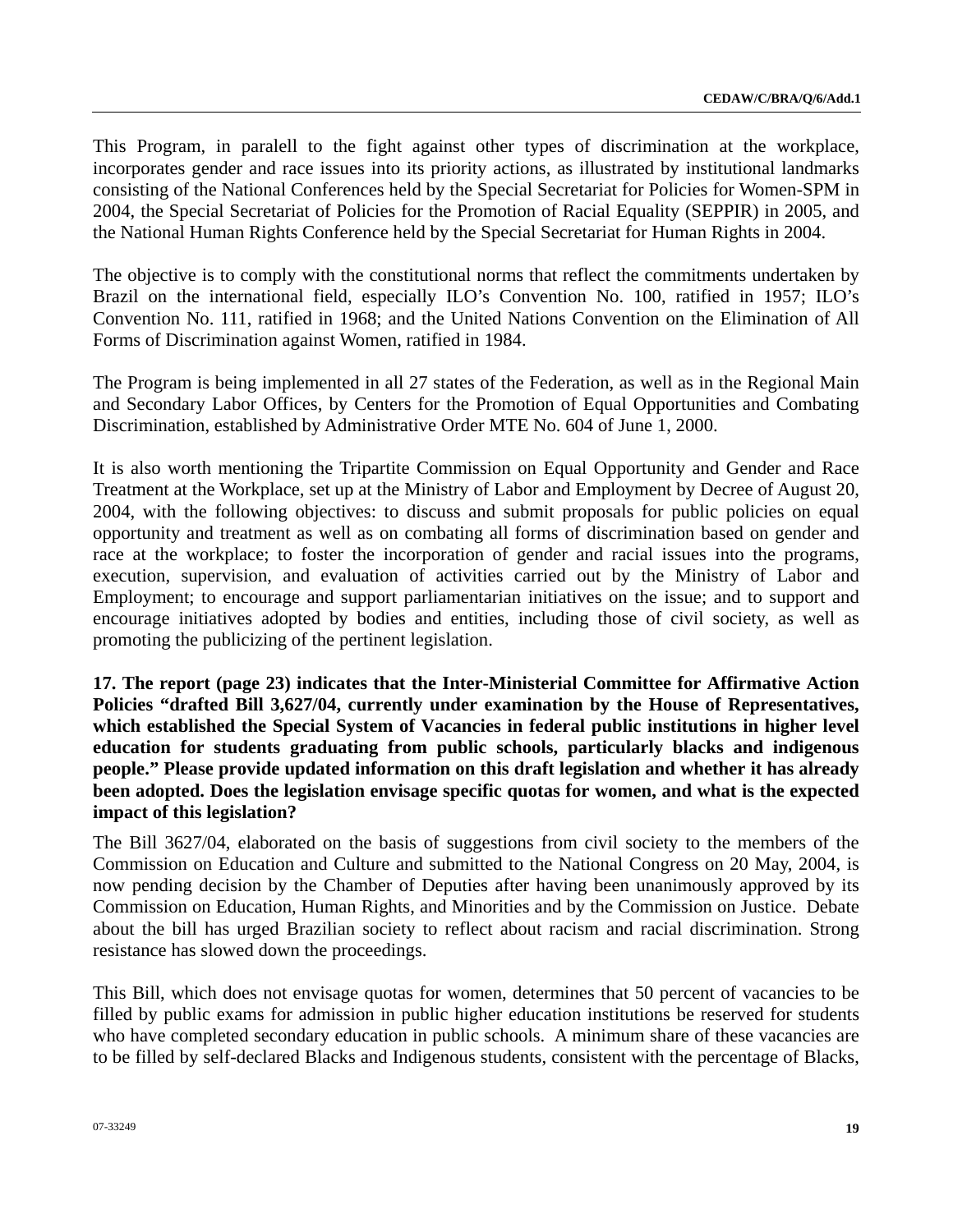African-descendants (*mulattos*), and Indigenous peoples in the population of the state where the concerned institution is located. It is worth recalling that women already account for the majority of those entering and graduating from university in Brazil.

Accordingly, the impact expected from this legislation is a reduction in the inequality of access to higher education by reason of income inequality (In Brazil, those attending public secondary schools come from the poorer population layers) and discrimination based on ethnic origin and race. Figures obtained by the Ministry of Economic show that Blacks (Blacks and mulattos), who represent 46.9% of the country's population but correspond to only 24.1% of those enrolled in college ("*Cor e Raça da Educação Superior Brasileira."* Brasil, INEP, 2005).

**18. The report (page 54) notes that "[t]he educational exclusion of older and poor women is still significant and deserves the formulation of specific policies. For example, the proportion of illiterate women progressively increases for women over 40 years of age." The report (page 55) also notes that "[b]lack and indigenous women (and men) are under represented [in the Brazilian education system]". Please describe whether the Government has adopted specific policies to increase the literacy and improve the education of older and poor women, including black and indigenous women. Please also indicate any results achieved in the implementation of such policies.** 

The Ministry of Education, through the Program *Literate Brazil*, has not adopted any specific measures to increase the literacy and improve the education of older and poor women, although a large number of those enrolled under the program are female.

Black and indigenous women, regardless of their age group, are indirectly assisted by educational improvement policies targeted to the following groups/ territories: indigenous populations / expansion of access to education in indigenous lands; *Quilombola* populations and expansion of access to education in *Quilombo* remaining lands, occupied mainly by slave descendants.

## *Employment*

# **19. How many women have benefited from the Program to Encourage Economic Autonomy for Women in the Work World and the Program to Combat Poverty mentioned in the report (page 61), and what are the results of these programs in terms of prevention of women's poverty?**

The objective of the Program to Encourage Economic Autonomy for Women in the Work World is to support initiatives to empower women and build capacity with a view to promoting equal opportunities in the work world, as well as to encouraging the implementation of projects targeted to the economic autonomy of women, so as to establish benchmarks for government action in the areas of employment, labor, and income such as incubators, cooperatives, and associations.

In 2004, 23 projects were supported, which allowed for the training of 6,600 women countrywide. In 2005, another 23 projects were supported and over 2,000 women received training in eight states. In 2006, the Special Secretariat for Policies for Women supported 39 projects, which directly benefited 2,170 women in 14 states. Over the past three years, the program to foster the empowerment of women in the labor market directly benefited 10,170 women.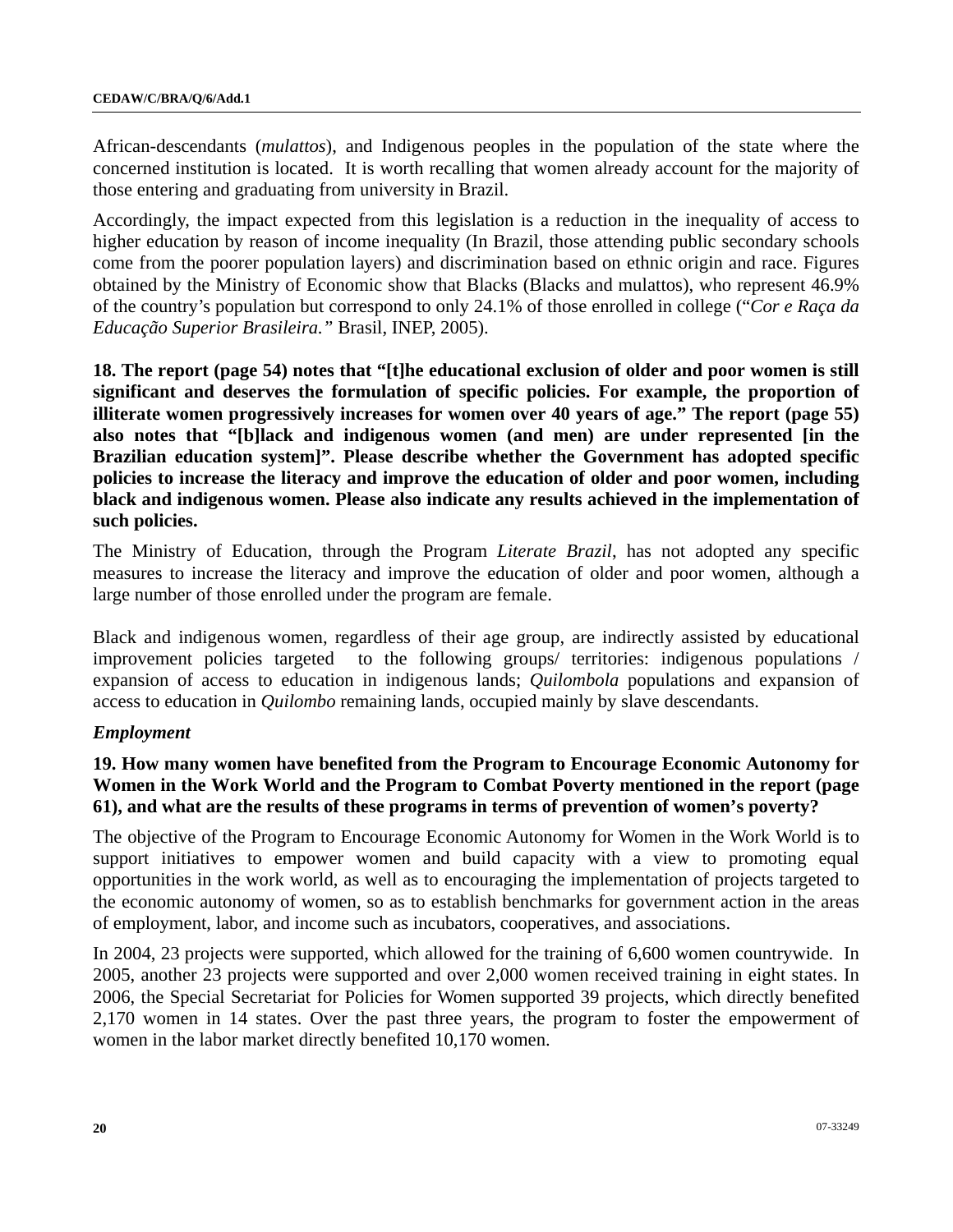With regard to the Family Grant program, statistics from the Unified Register of the National Income and Citizenship Secretariat, Ministry for Social Development and Fight Against Hunger, show that 11.1 million families living in all country's municipalities benefit from the program. It strikes the attention that 95 percent of the benefits are paid out to women. Annex 4 contains general information on the Program.

The program's impact on women's life is starting to be assessed. This has been done through a survey on the Family Grant [*Bolsa Família*] Program entitled "Fight against Gender Inequalities", undertaken by Ações em Gênero e Cidadania (an NGO), submitted to the Ministry for Social Development and the British Department for International Development –DFID. This survey collected information on the field in 10 municipalities between March and June, 2006.

One of the survey's findings is that the authority and the general status of the beneficiary in the home have been enhanced, as the income they receive place them at an advantage situation vis-à-vis the other family members, whose jobs and wages are uncertain. It should be recalled that paragraph 14 of Law 10863, which established the Family Grant [*Bolsa Família*] Program, provides that benefits be paid preferentially to women, according to the regulations.

The survey also identified three clear types of the impact of the Program on the life of beneficiary women. The first consists in their visibility as consumers. The fact that they are holders of a card and receive a fixed monthly income is noted by government officials and beneficiaries as a major gain, as their purchasing power has been thereby increased.

The second impact identified on the field is the affirmation of these women's authority in the domestic domain. There are strong indications that the purchasing power granted by the Family Grant is producing changes in the family hierarchy, as seen in the women's possibility to make choices and, particularly, to negotiate their authority at home.

The third impact is related to women's perception that they form part of the Brazilian citizenry. As they were obliged to obtain certain documents, such as birth certificates and ID cards to register and apply for the Family Grant, many of them, particularly those in rural areas, realized that they somehow belong to a broad social fabric that transcends their neighborhood or district.

# **20. According to the report (page 64), legislation related to domestic work "will be revised in order to extend all labor rights to domestic servants". Please provide further information about this revision, whether it has entered into force and its impact on promoting and protecting women's labor rights.**

To encourage the formalization of domestic labor, the Federal Government issued Provisional Measure 284 in March 2006, which was enacted in August 2006 into Law 11324. This law allows the taxpayer that hires a domestic servant to deduct from his tax returns an amount of 12% paid monthly into Social Security as the employer's contribution. There are currently 6.5 million domestic maids in the country, 4.8 million of them are part of the informal labor market.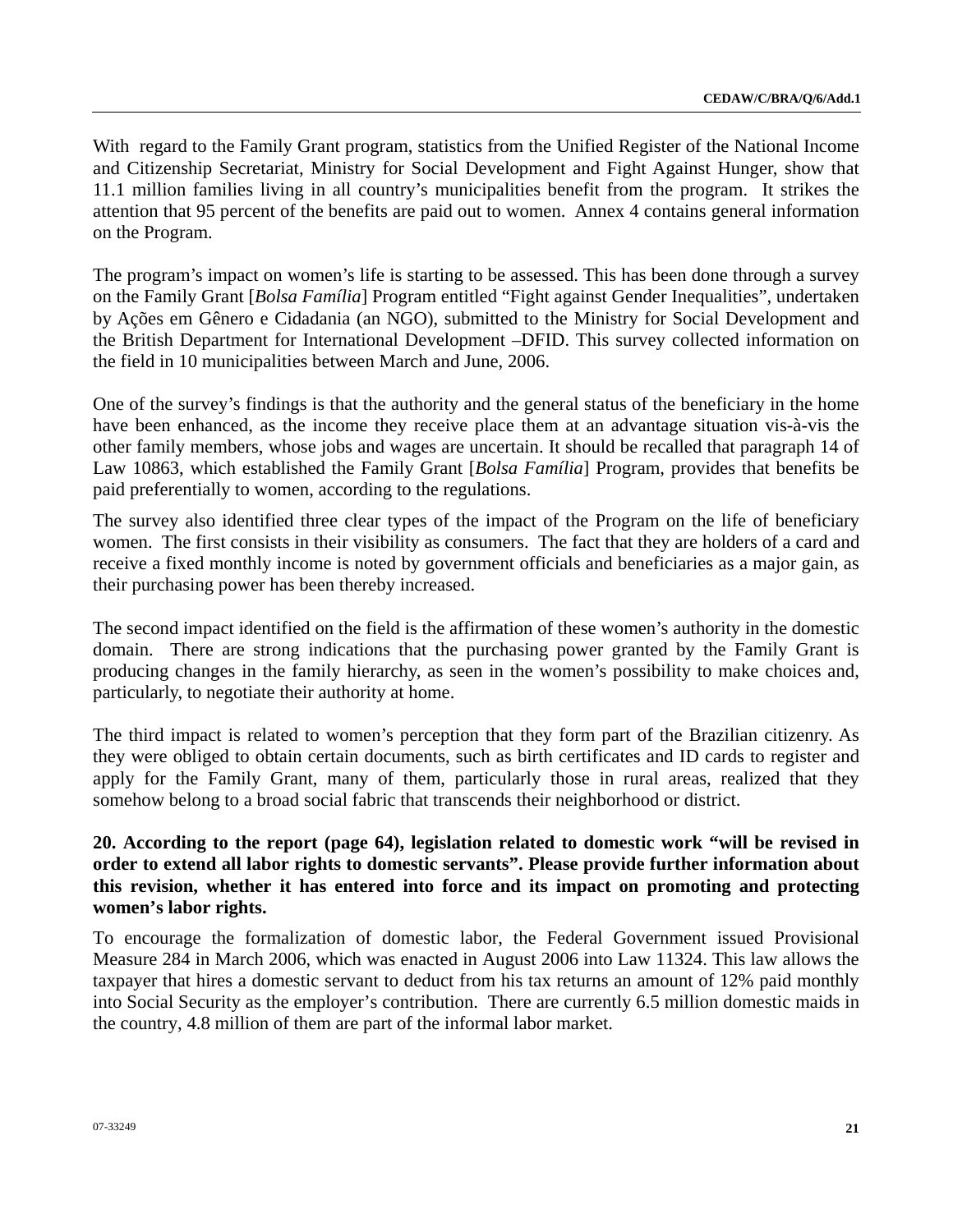The new legislation (jointly crafted by the Special Secretariat for Policies for Women, the Ministry of Social Security, the Ministry of Labor and Employment, and the Special Secretariat of Policies for the Promotion of Racial Equality) determines that the employer may take an income tax deduction on one minimum salary of just one domestic servant, beginning with the 2006 returns.

To enlighten the population, the Special Secretariat for Policies for Women launched a national radio campaign in March 2006 about the Federal Government's incentive for the incorporation of domestic maids into the formal labor market and their valorization. From 27 March through 10 April, 2006, 79 AM/FM most popular radio stations aired two 30-second radio spots targeted at domestic maids and their employers, showing the benefits of the measure and the importance of holding a worker's signed booklet.

Law 11324 has also ensured new gains for domestic servants as a result of intense debate between the Executive and the National Congress and with domestic servants' associations and unions. With the new law, domestic servants acquired the right to 30 days of annual rest, remunerated weekly rest on Sundays and holidays, and stability of her jobs from the confirmation of their pregnancy up to five months after delivery. The employer can no longer deduct from the servant's salary expenditures on food, housing, and hygiene items.

As a complement to the new law, the Executive sent to the National Congress Bill 7363/2006, rephrasing Art. 3-A of Law 5859 of December 1972, which regulates the profession of domestic servant, and determines the inclusion of domestic servants in the Time-Served Guarantee Fund (FGTS). The bill is under consideration by the Lower Chamber of the Parliament and has already been approved by the Commission on Constitution, Justice, and Citizenship-CCCJ.

Finally, on March 2007, the Commission on Labor, Administration, and Civil Service approved a Senate alternative to Bill 1652/03, sponsored by Congressman Luiz Alberto (PT-BA), which abolishes the requirement to provide a good behavior certificate of the domestic servant. This bill changes the law that regulates the domestic servant profession (Law 5859/72).

The alternative bill adds the requirement that the domestic servant produce a Social Security registration number. Another innovation is the fact that the employer will have ten days to make the notation on the employee's worker's booklet. Should he fail to meet this obligation, he will be subject to the penalties set forth in the Consolidated Labor Laws. The bill is yet to be reviewed by the Commission on Constitution, Justice, and Citizenship and submitted to vote.

## **21. Please provide statistical data on women's participation in the formal and informal labor market, disaggregated by sectors, and by urban and rural areas, as compared to men, and show trends over time. Please also provide information about women's wages, as compared to those of men, in different sectors.**

Annex 5 contains the information requested, taken from the Carlos Chagas Foundation's Databank on Women's Work [\(http://www.fcc.org.br/mulher/index.html\)](http://www.fcc.org.br/mulher/index.html). This data bank on women's work in Brazil contains historical series from 1979 on, obtained through surveys by government agencies –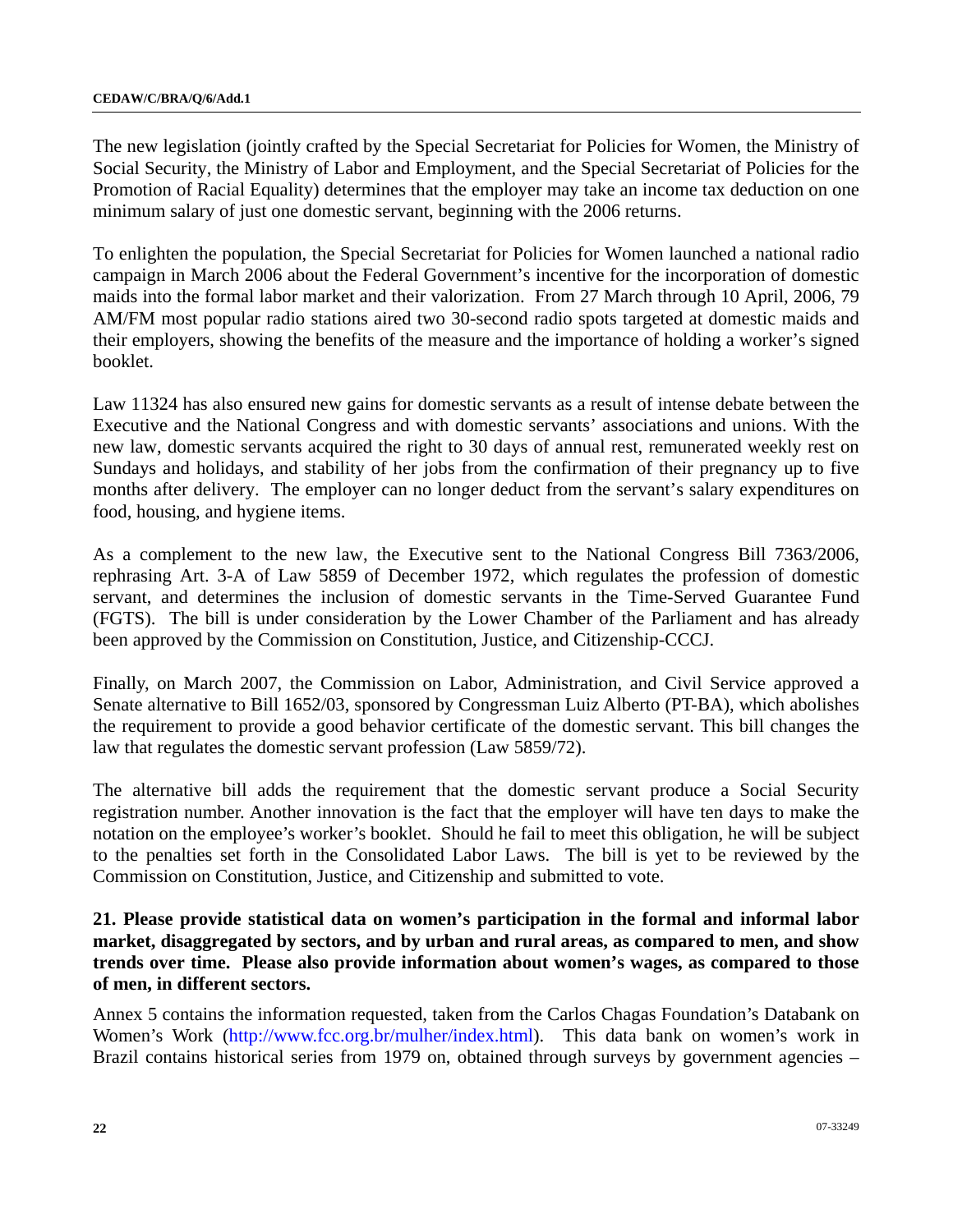such as those done by the Brazilian Geography and Statistics Institute (IBGE), Demographic Censuses, and National Household Sample Surveys (PNADs); by the Ministry of Labor – such as the Annual List of Social Data/RAIS; by the Ministry of Education and Culture, through the Anísio Teixeira National Institute for Educational Studies and Research (INEP), Higher Education Censuses, and the School Census.

# **Health**

**22. The Special Rapporteur on violence against women, its causes and consequences (E/CN.4/2005/72) stated that despite the Government of Brazil's far reaching efforts in the area of health "it is estimated that up to 90 per cent of rural Brazilian women do not go for prenatal care and/or take advantage of free services because they have no way of getting to clinics located in urban areas." What measures are being implemented to address this situation? Does the Government intend to establish mobile clinics to reach rural areas which lack health facilities?** 

Since 1950 Brazil has experienced an accelerated urbanization process, which was confirmed by the 2000 Demographic Census. The addition of 26.8 million urban residents increased the degree of urbanization, from 75.59 percent in 1991 to 81.23 percent in 2000. This increase was basically due to three factors: the vegetative growth in urban areas, migration toward urban centers, and the incorporation of areas that were previously classified as rural areas. In the world context, Brazil shows a degree of urbanization similar to the European, North American, and Japanese, with rates above 75%. Regions such as Asia and Africa remain less urbanized (less than 40%).

In Brazil, 96% of deliveries take place in hospitals and 83.64% of expectant mothers benefit from prenatal checkup four or more times, as shown by the tables below, which contradict the information that "up to 90 percent of rural Brazilian women do not benefit from prenatal care." Currently, the Brazilian Government, through the Ministry of Health, has no plan to establish mobile clinics to reach rural areas.

| Total births by place of occurrence $-2004$ |           |               |        |       |         |           |  |
|---------------------------------------------|-----------|---------------|--------|-------|---------|-----------|--|
| Municipality                                | Hospital  | Other Health  | Home   | Other | Unknown | Total     |  |
|                                             |           | Establishment |        |       |         |           |  |
| Total                                       | 2,928,155 | 54.792        | 40,707 | 2,661 | 233     | 3,026,548 |  |
| $\%$                                        | 96.76     | 1.87          | 1.35   | 0.01  | 0.01    | 100       |  |
| $C_{\text{max}}$ , MO/CVO DACIO             |           |               |        |       |         |           |  |

Source: MS/SVS/DASIS – Live births information system – SINASC

| Births by the mother's home per year according to prenatal checkups                                                      |           |           |           |           |              |               |       |
|--------------------------------------------------------------------------------------------------------------------------|-----------|-----------|-----------|-----------|--------------|---------------|-------|
| <b>Year</b> l                                                                                                            | 2001      | 2002      | 2003      | 2004      | <b>Total</b> | $\frac{6}{9}$ |       |
| None                                                                                                                     | 136,143   | 112,324   | 95,314    | 83,970    | 427,751      | 3.495         |       |
| 1 to 3 checkups                                                                                                          | 345,848   | 322,688   | 300,382   | 283,855   | 1,252,773    | 10.24         |       |
| 4 to 6 checkups                                                                                                          | 1,096,903 | 1,079,806 | 1,056,680 | 1,031,142 | 4,264,531    | 34.84         |       |
| 7 or more checkups                                                                                                       | 1,419,062 | 1,463,469 | 1,516,553 | 1,573,185 | 5,972,269    | 48.79         | 83.64 |
| $\Gamma_{\text{correspond}}$ MC/CVC/DACIC $\Gamma_{\text{avg}}$ $\Gamma_{\text{true}}$ but be Information Cystem CINIACC |           |           |           |           |              |               |       |

Source: MS/SVS/DASIS – Live Births Information System-SINASC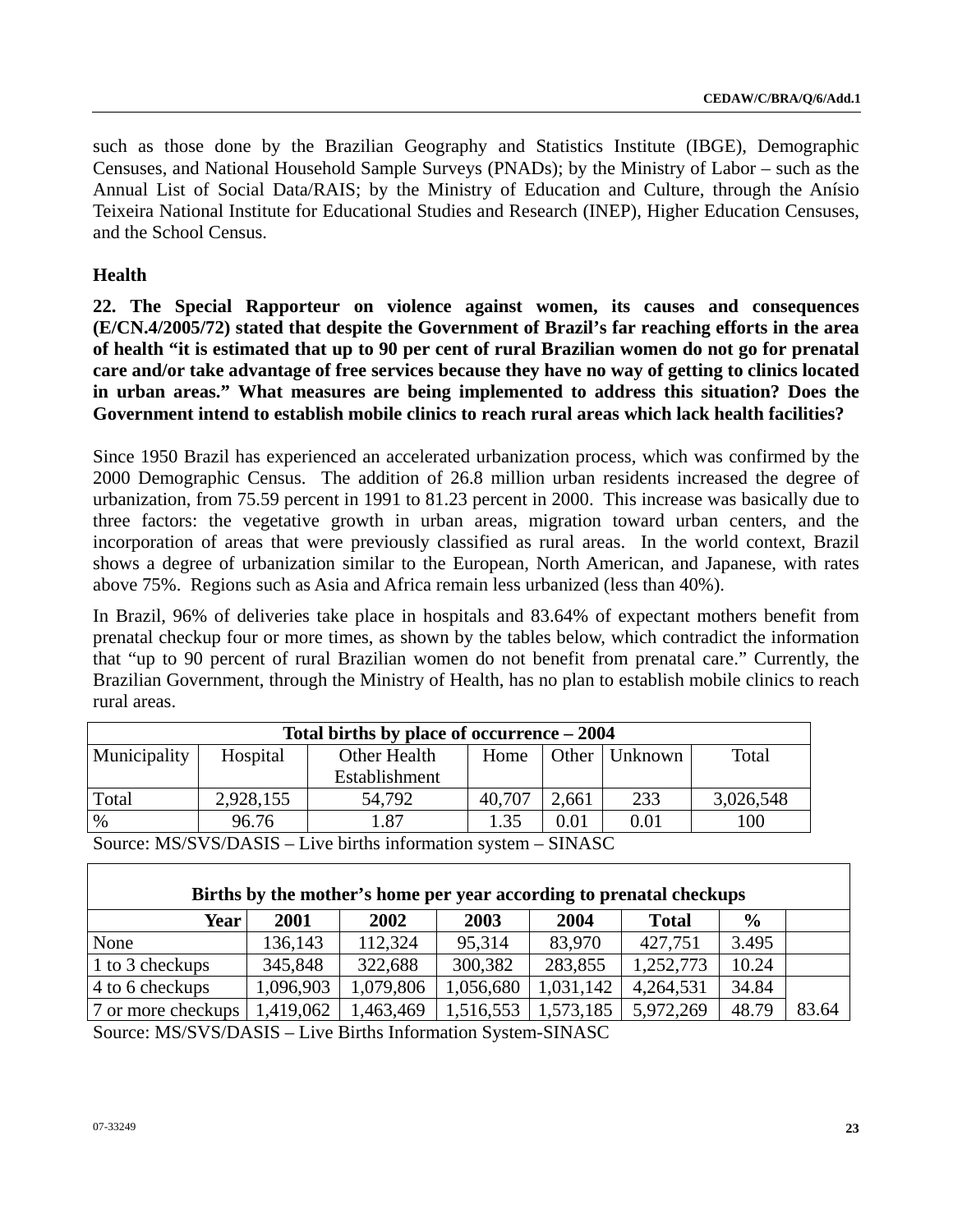| Families receiving care by family health teams per residence zone |               |               |              |               |               |  |  |  |
|-------------------------------------------------------------------|---------------|---------------|--------------|---------------|---------------|--|--|--|
| Year                                                              | <b>Urban</b>  | $\frac{0}{0}$ | <b>Rural</b> | $\frac{6}{9}$ | <b>Total</b>  |  |  |  |
| 2003                                                              | 200, 351, 966 | 74.95         | 66,952,185   | 25.05         | 267, 304, 151 |  |  |  |
| 2004                                                              | 218,109,864   | 75.85         | 69,437,744   | 24.15         | 287,547,608   |  |  |  |
| 2005                                                              | 224,058,987   | 75.87         | 71,278,781   | 24.13         | 295, 337, 768 |  |  |  |
| 2006                                                              | 241,702,651   | 76.36         | 74,845,992   | 23.64         | 316,548,643   |  |  |  |
| Total                                                             | 884,223,468   | 75.79         | 282,514,702  | 24.21         | 1,166,738,170 |  |  |  |

The Ministry of Health has invested in basic care under the Family Health Strategy as a way to provide care to the population as close as possible to their home. Among the families receiving this care from health teams, 24.21% are rural families, as shown in the table below:

Source: Ministry of Health, Basic Care Information System-SIAB

As part of the National Policy on Sexual and Reproductive Rights, the Ministry of Health has supported the National Agricultural Workers' Confederation (CONTAG) in training multipliers on gender, health, and sexual and reproductive rights. The project envisages the incorporation of methodologies aimed at an across-the-board approach to gender, sexual and reproductive rights, generation, race, and ethnic origin and to territoriality in the policies of the Rural Workers Union's Movement and in the Rural Population's Health Policy. The implementation of the project, under the responsibility of CONTAG, began in early April 2005 and has a three year duration.

It should also be noted that on March 8, 2004, to mark the celebration of the International Women's Day, President Lula unveiled a National Covenant for the Reduction of Maternal Mortality. The Covenant is considered a model of social mobilization and dialogue for the promotion of the United Nations Millennium Development Goals, as it integrates the three levels of government – federal, state, and municipal – and a wide range of organizations of civil society. Under the Covenant, the Ministry of Health has undertaken to provide resources totaling R\$31.17 million for intensifying capacity building initiatives for the provision of care to women and infants. So far, 71 municipalities have submitted projects for reducing maternal and neonatal mortality.

Moreover, 26 state seminars were held (only the state of São Paulo abstained) to draft plans of action, as well as four meetings of the National Commission on the Monitoring and Assessment of the Implementation of the National Covenant, consisting of 34 representatives civil society and government.

**23. The Special Rapporteur on the sale of children, child prostitution and pornography (E/CN.4/2004/9/Add.2) expressed concern about the situation of abortion indicating that "only 44 centers in the whole country provide abortion" and that "[t]his forces many women to undergo abortion in secrecy, putting their lives at risk. This is a denial of the right to health of women." Please provide data, if available, on the number of maternal deaths resulting from unsafe abortion and on measures envisaged to address this problem, taking into consideration that abortion is allowed under Article 128, sections I and II of the Brazilian Penal Code?**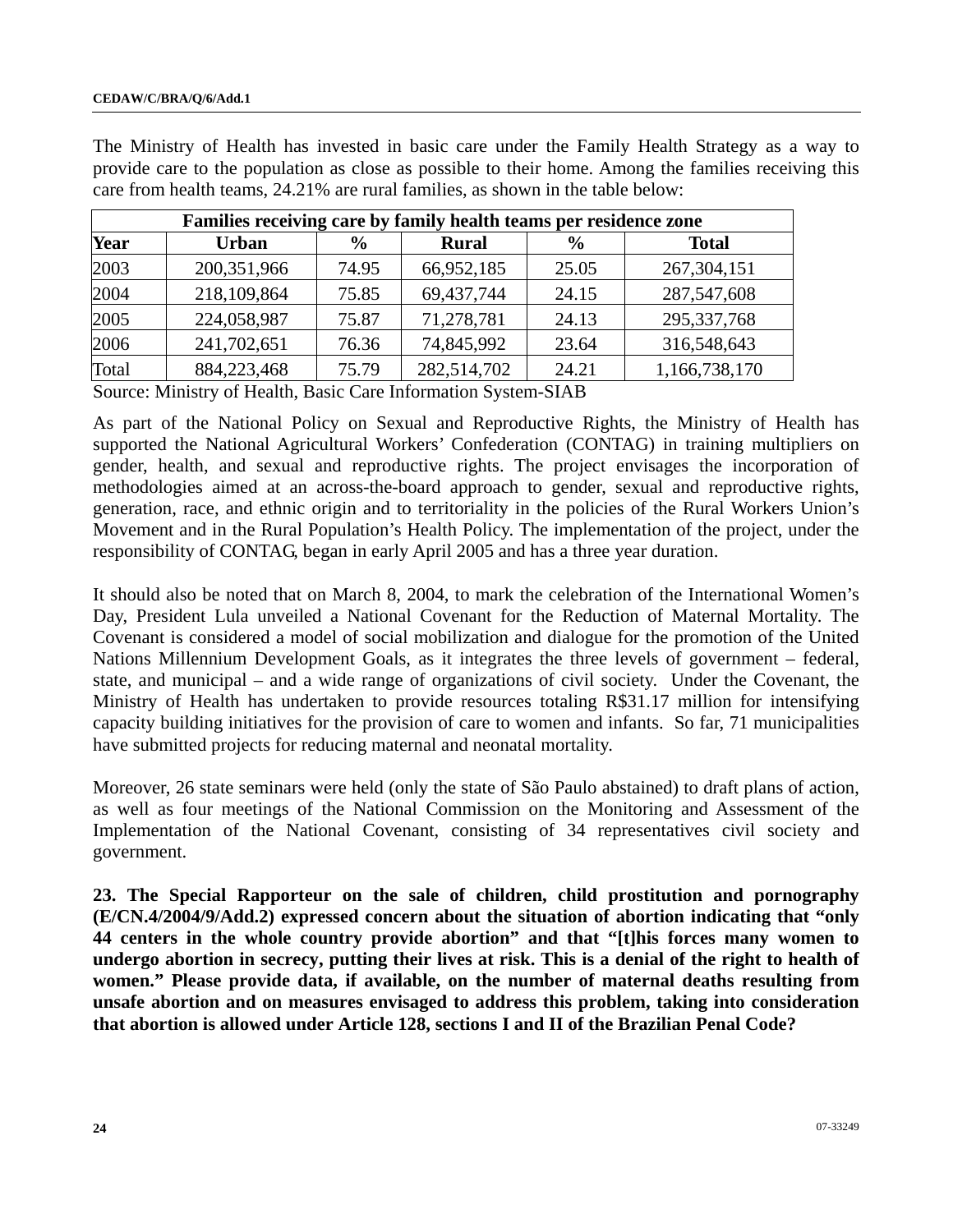Illegal practice of abortion in Brazil precludes the existence of reliable statistics to support more precise and specific public policies targeting the different regional realities and age groups in which unwanted pregnancies are more prevalent. In 2006, 2,067 legal abortions were performed, in conformity with Art. 128 of the Brazilian Penal Code, which addresses the risk of life to women and pregnancies resulting from rape.

In the period from 2004 to 2006, the Unified Health System registered 243.988 (2004), 241.019 (2005) and 222.135 (2006) women who were submitted to curettage post-abortion. Such practice is the second most common obstetric procedure in hospitals and clinics, behind only of normal childbirth (eutocia). Financially, it represents approximately R\$ 35 million annually. The death rates due to abortion is more frequent among African-descendant women.

Maternal mortality is a consistent indicator for evaluating the population's health conditions and reflects existing perversities. The death of women in fertile age as a result of pregnancy, abortion, childbirth, and puerperal infection is to a great extent avoidable. A high Rate of Maternal Mortality (RMM) indicates precarious socioeconomic conditions, low level of information and schooling, family dynamics associated with domestic violence, and particularly difficult access to quality health services.

The stabilization of the maternal mortality rate as of 2000 may be associated to better quality of obstetric care and to family planning. However, figures for Brazil – 74.5 deaths per 100,000 live births (taking into consideration a 1.4 correction factor) show that the situation is still unacceptable, as the maternal mortality rate in developed countries oscillates between 6 and 20 deaths per 100,000 live births (Source: Saúde Brasília 1005 – Uma análise de situação de saúde – Secretaria de Vigilância em Saúde/MS, Brasil).

Between 2002 and 2004 115, 152, and 156 deaths from abortion per year occurred, which makes abortion the fourth cause of maternal death in Brazil. In late 2002, there were 82 hospital unities equipped to provide care for women who were rape victims. They were concentrated in the capitals and metropolitan areas of the South and the Southeast; 42 of those unities performed abortions permitted by law. In 2003, a target was set for increasing by 30 percent the number of services to provide care to women in situations of violence. To this end, the Ministry of Health invested R\$1.552 million between 2004 and 2005 on the establishment of 41 new Integral Care Networks for Women and Adolescents in a Situation of Domestic and Sexual Violence in municipalities with the worst violence indicators. Today 142 services are in operation, encompassing all the country's regions. Brazil has thus surpassed the established target, as the number of services has risen by 48%.

To reduce maternal mortality, the Ministry of Health has implemented actions for obstetric care qualification, family planning, and care provision for women in a situation of violence. In the course of the present administration, the Ministry has revised the Manual on Prevention and Treatment of Damages Resulting from Violence against Women and Adolescents and prepared manuals on Emergency Contraception and on Legal Aspects of Care to Victims of Sexual Violence.

In association with the Special Secretariat for Policies for Women and the Ministry of Justice's National Public Security Secretariat, the Ministry of Health has designed a Pedagogical Matrix for the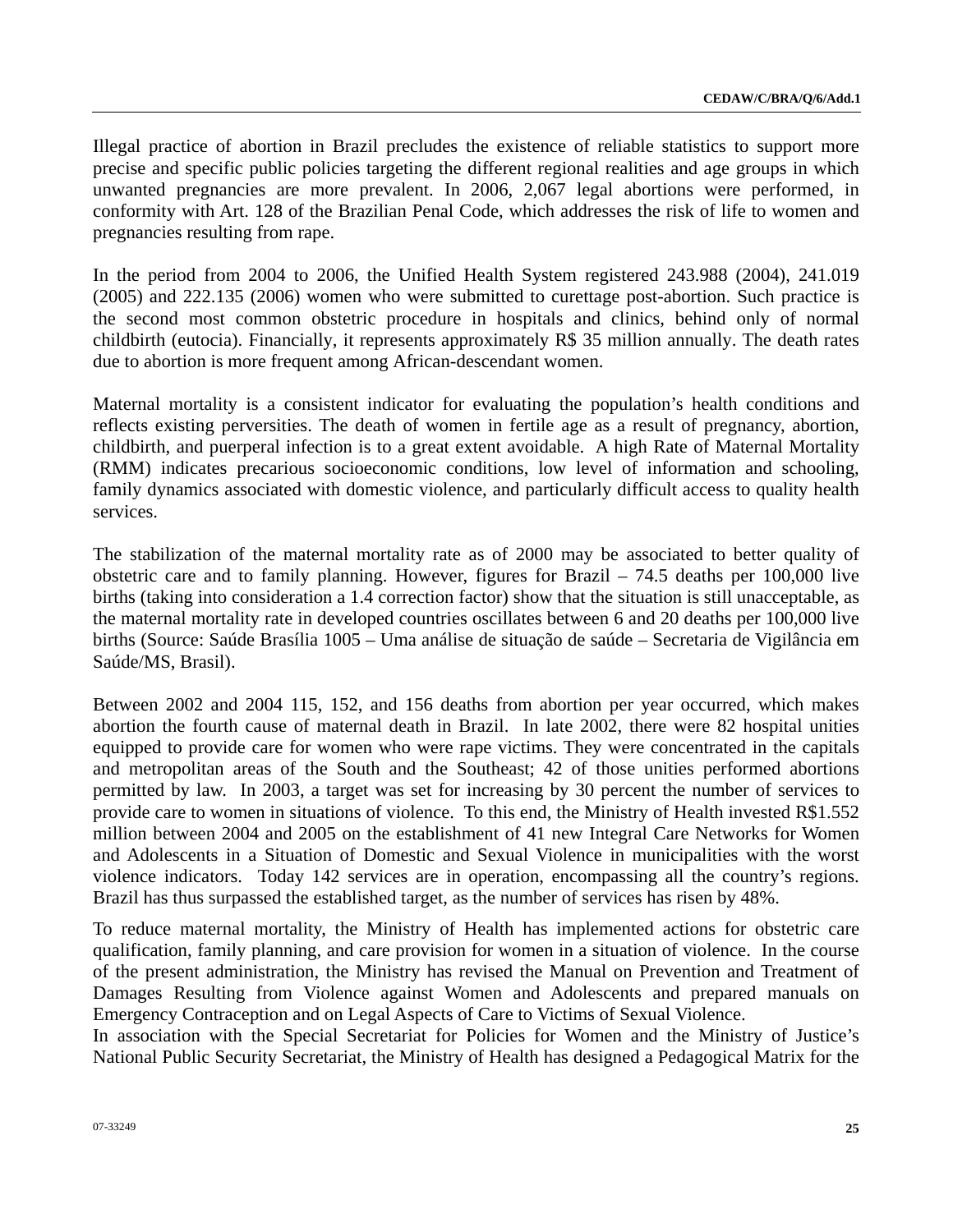Establishment of Networks, which consists of a set of information that turn around theoretical instruments and technical improvement, and the profile and professional vocation for providing integral care to women and adolescents in a situation of domestic and sexual violence. It has also drafted a Technical Standard on Humanized Care in Miscarriage, as well as sensitizing 1787 health professionals of the country's major maternities.

This year, the Ministry of Health has funded research to draw the profile of care provided to women in a situation of violence so as to gather inputs for the formulation of strategies to enhance the implementation of these networks.

Another strategy developed with a view to establishing Integral Care Networks for Women and Adolescents in a Situation of Domestic and Sexual Violence was the promotion of Macro-Region Seminars, whose purpose is to identify the progress made and the difficulties faced by administrators and reference health services that provide care in case of domestic violence and complications resulting from sexual violence. This initiative envisaged the coordination of administrators at the three levels of government and Reference Hospital for Integral Care of Women and Adolescents in a Situation of Sexual Violence, to ensure the provision of care, processing, and the dispensing of antiretroviral drugs, vaccines, emergency contraceptives, as well as the procedures provided for in the legislation. The Ministry of Health, as an innovative initiative, has regulated the Compulsory Notification of cases of violence.

To improve the quality of prenatal care, the Program for the Humanization of Delivery and Childbirth (PHPN) has been reinforced. Between 2003 and 2005, the adhesion of 1,123 municipalities to the program brought the total up to 5,105 municipalities. In 2002, 485,023 pregnant women were registered and 26,346 of them concluded all procedures. In 2005, the number of registered pregnant women rose to 1,999,176 and 310,716 completed all procedures.

To change the standards of delivery care, the Ministry of Health held two national seminars and 29 state seminars on Humanized Obstetric and Neonatal Care Based on Scientific Evidence. These seminars were attended by 1,787 professionals, including directors, heads of Obstetrics and Neonatology departments and of Obstetric Nursing of the 439 major maternities from all Brazilian states.

During the Government's first term, the Ministry of Health increased the amounts paid out by the Unified Health Service for normal childbirth (from R\$205 in 2002 to R\$ 291.15 in 2004), for caesarian section (from R\$337 in 2002 to R\$402.83 in 2004), and for mammography (from R\$30.12 in 2002 5o R\$36.10 in 2004).

The Government has also regulated the Companion Law, which establishes a R\$6 daily remuneration for a companion and sets a deadline of six months for the hospitals to adapt to the law so as to comply with this measure to humanize the provision of care.

The Ministry of Health has supported the training of 370 Community Doulas, formed by women from the community who accompany parturients and perform support activities during labor in 13 states. It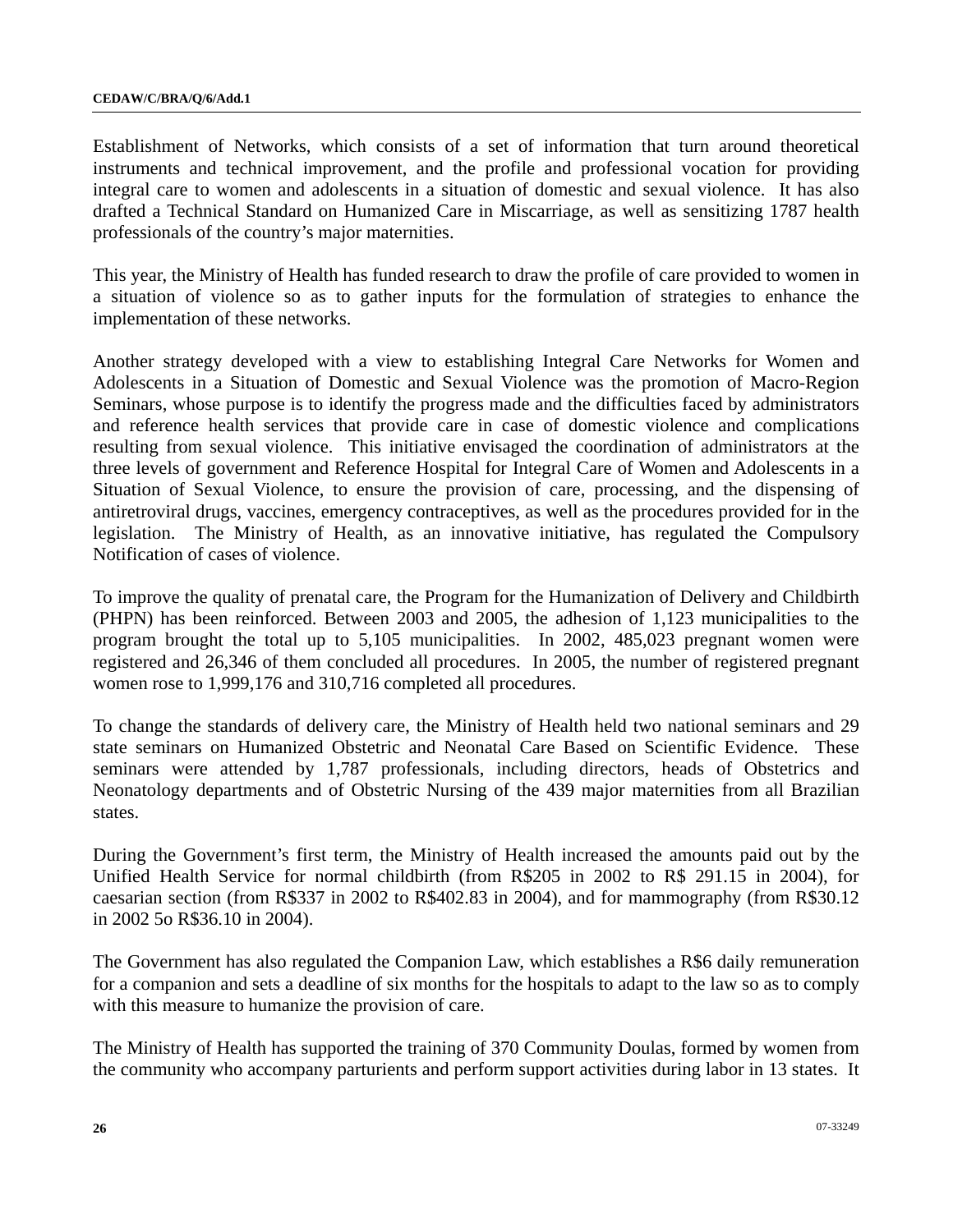has also provided technical and financial support to schools of nursing in all the states for offering 34 obstetrics specialization courses.

To enhance the quality of care provided to childbirth at home, the Ministry of Health also provided technical and financial support for the training of 85 multiplier health professionals to work as instructors, and 904 traditional midwives in the states of Acre, Amazonas, Amapá, Pará, Maranão, Alagoas, Paraíba, Goiás, Minas Gerais, Mato Grosso do Sul, and Mato Grosso (Xavante Indigenous Health District). It also held three training programs to prepare facilitator midwives for the prevention of STD/HIV/AIDS and viral hepatitis as well as preparing health professionals and traditional midwives to deal with sexual and reproductive health in Upper Juruá, in the state of Acre, and in Mamirauá and Amaná, in the state of Amazonas.

The Ministry of Health also launched a National Campaign to Encourage Natural Childbirth and Reduce Unnecessary Caesarean Sections. This campaign had the innovative feature of involving the private sector, which accounts for the largest number of caesarean sections, through the National Supplementary Health Agency.

In 2006, the Ministry of Health published a study on the mortality of women between ages 10 and 49, with emphasis on maternal mortality. The study, which was coordinated by the distinguished Professor Ruy Laurenti and his collaborators, was of utmost importance for the definition of strategies and actions under the National Policy on Integral Care to Women's Health. The Ministry also provided financial support for the undertaking of 38 studies on Maternal and Neonatal Mortality. It increased the provision of reversible contraceptive methods to meet the needs of 5,235 municipalities, involving an investment of R\$ 27 million. In 2002, R\$ 7.8 million had been spent.

Between 2003 and 2005, the Ministry of Health accredited 418 new services for Fallopian tubes blocking, bringing the total of accredited services up to 686, and thereby surpassing the 50 percent target, which would have been 129 services.

# **24. The Special Rapporteur on the right to education (E/CN.4/2005/50) noted that in Brazil there are between 50 and 100 births per 1,000 girls aged 15-19. Please provide information on measures taken by the Government to prevent unwanted pregnancy among adolescents, and the impact of such measures over time.**

All the measures taken to encourage the organization of reproductive planning at the services contemplate the specificities of adolescents. In addition to these measures, in August 2003 a Health and Prevention Program in Schools was introduced. This program was jointly prepared by the Ministry of Health and the Ministry of Education and aims at reducing adolescents' vulnerability to sexually transmissible diseases, HIV infection, and unwanted pregnancy, with emphasis on health promotion through educational prevention actions and wider access to male contraceptives.

The program intends to reinforce capacity building and ongoing training of fundamental and secondary school teachers in activities to prevent STD/HIV/AIDS and precocious pregnancy, including the dispensing of 52mm male contraceptives to sexually active adolescents aged 15-19 enrolled in regular public schools. In 2004, the program underwent adaptations and adjustments and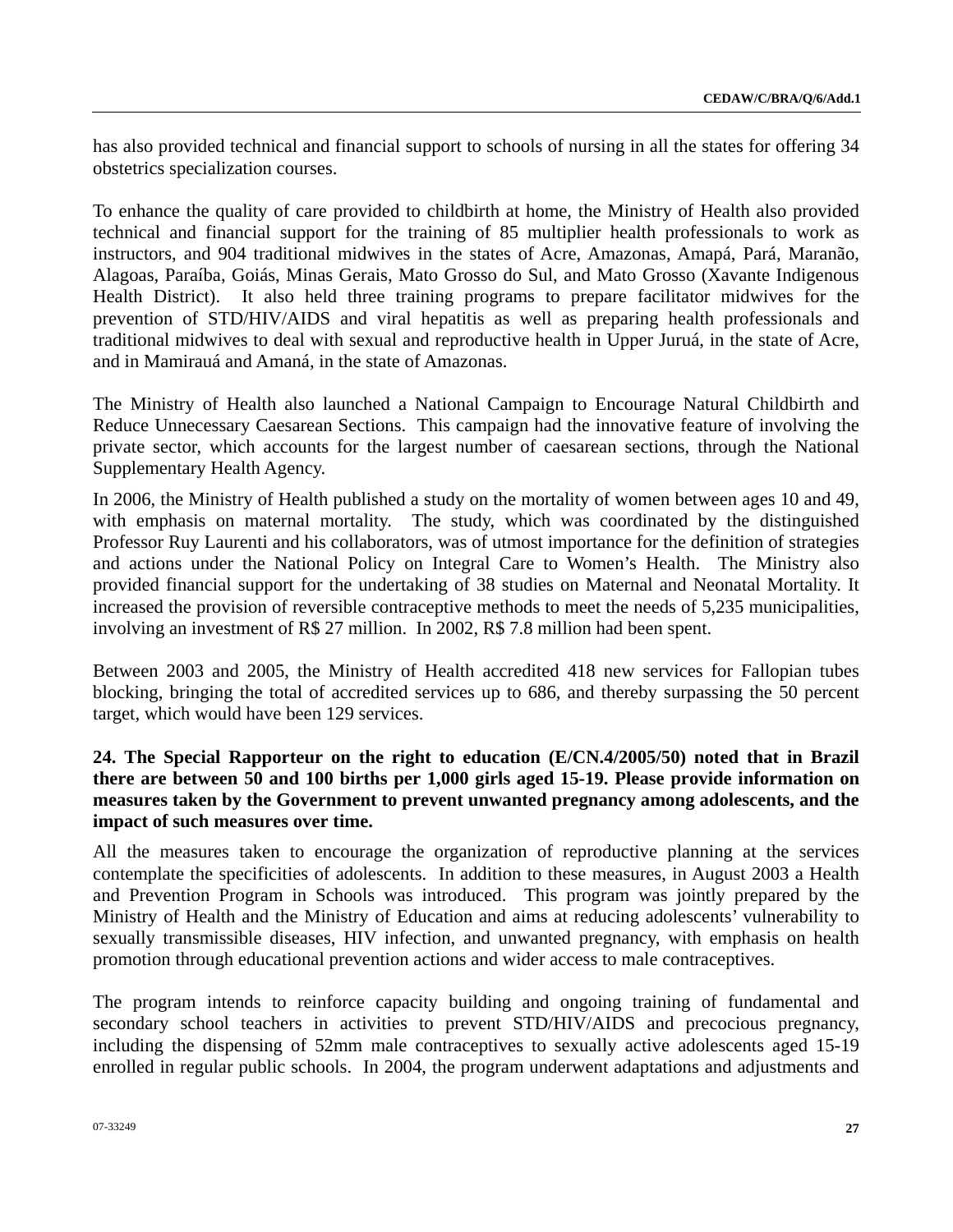was reoriented toward young people aged 13-24 in fundamental and secondary school. It should be mentioned that since 2000 the number of pregnant teenagers has declined.

#### *Rural women*

**25. According to the report (page 83), "in the National Plan on Policies for Women (PNPM) p.44, the Federal Government declared the goal to grant 400,000 joint titles to land, in the case of lots owned by couples, to all of the families benefited by agrarian reform between 2004 and 2007." How many joint titles to land have been granted to date?** 

The table below show data on the National Plan on Policies for Women regarding the concession of land titles cases of lots owned by couples, to the families benefited from agrarian reform between 2004 and 2007:

| Settled title owners by sex, 2003-2006 |             |      |      |                   |              |  |
|----------------------------------------|-------------|------|------|-------------------|--------------|--|
| Sex                                    | <b>2003</b> | 2004 | 2005 | 2006              | <b>TOTAL</b> |  |
| Women                                  | 979         |      | 280  |                   | 5,624        |  |
| Men                                    | 079         |      | 360  | 4.99 <sup>-</sup> | 6.479        |  |

Source: Ministry of Agrarian Reform.

It is important to stress that 95% of the targeted settlement of 400,000 families under the National Agrarian Reform Program (PNRA) by 2007 have been achieved, as 385,000 families have already been benefited. The issuing of land titles comes at a later period, subsequent to the reference period, as settlements have first to go through the laying down of infrastructure and production support before ownership title or use concession deeds can be granted.

It is also important to point out that new measures have been taken to expand and qualify women's access to the PNRA. Upon Normative Instruction No. 38, the Settlement and Agrarian Reform Institute intended to expand the right of women to access the National Agrarian Reform Program through the following measures:

- 1. Change in the procedures and instruments for: registration of applicants; implementation of agrarian reform projects; Record of Families in areas of land regularization and granting of title deeds; and rural property register certificate, so as to obligatorily include both women and men, regardless of their civil;
- 2. Obligatory declaration or proof of civil status. An applicant family that omits or makes false declaration on civil status will be denied participation in the National Agrarian Reform Program;
- 3. Inclusion of a new complementary criterion, ascribing preference to families headed by women in the classification of families to benefit from agrarian reform;
- 4. Introduction of the Agrarian Reform Beneficiary Woman Certificate to facilitate the claiming of her rights before government agencies; and
- 5. Support to women in rural development activities, so as to promote their economic integration through public policies, ensuring their participation in the settlement's decision-making, and including the definition of the rural home architecture and a modality of Credit for Settlement Women.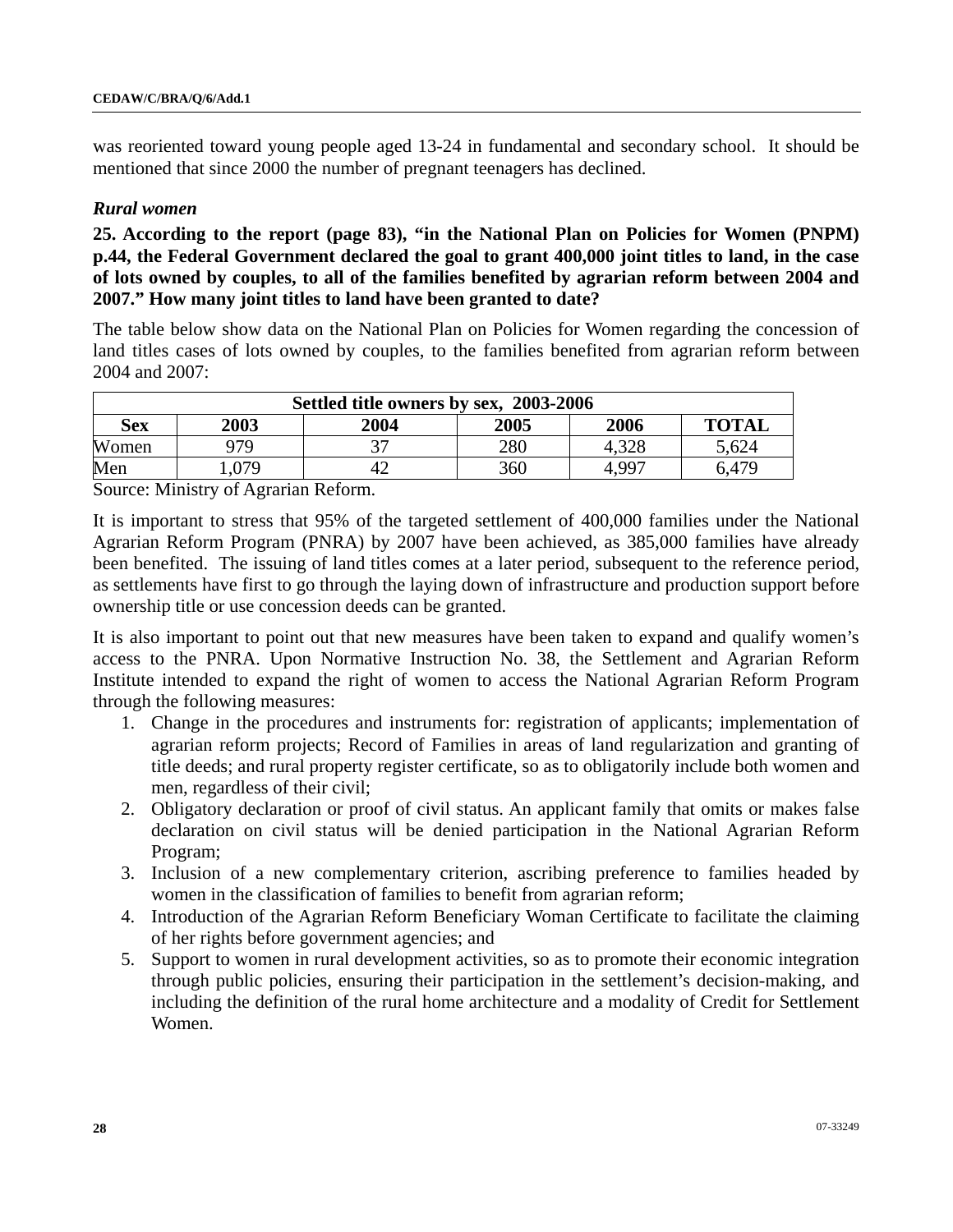# **26. The report (page 82) notes that "data from research undertaken by the Santa Catarina Agricultural Women Movement MMA/SC (2002) about the various forms of violence suffered by rural women show that 10 out of every 100 women suffer aggression from their husband." Please provide information on measures taken to prevent and eliminate violence against rural women.**

So far no specific measure has been taken to prevent and eliminate violence against rural women. Actions in this connection come under the overall measures to deter violence against women, such as the *Maria da Penha* Law. It should be noted that the issue of violence against women is also addressed in various seminars and campaigns waged by rural working women.

## **27. The report (page 80) notes the great inequality in income that exists between white and black rural women, with black rural women receiving 56 per cent of what white rural working women receive. What measures are being implemented to address the discrimination in income faced by black rural women, and what is the impact of such measures, over time?**

With respect to measures adopted to reverse the inequality in income of rural black women, the Ministry of Agrarian Reform has implemented a specific initiative under the Project on the Ethno-Development of *Quilombola* Women, in partnership with DFID and UNIFEM. These are actions aimed at the adequacy of programs, affirmative actions, the allocation of available resources, in addition to the formulation of public policies, with emphasis on technical assistance and rural extension, development, and marketing.

The 21 communities under the project in 14 states (Amapá, Pará, Alagoas, Maranhão, Pernambuco, Piauí, Sergipe, Goiás, Mato Grosso do Sul, Mato Grosso, Espírito Santo, São Paulo, Rio Grande do Sul, and Santa Catarina), have been selected for having women's organizations that are beneficiaries of land regularization by the MDA/INCRA and that have been beneficiaries of the Zero Hunger Program for *Quilombola* communities.

Under this project, the following activities have taken place: one workshop to orient and train *Quilombola* women to submit projects; two national conferences on *Quilombola Women: Gender and Public Policies on Ethno-Development* (March and June 2005); and eight technical visits to communities that are part of the project (August-October 2005), with the aim to assessing their situation, training and planning of actions to provide technical assistance and the marketing of products by *Quilombola* women.

To foster social participation and control by *Quilombola* populations, a Standing Committee on Gender, Race, and Ethnic Origin (PPIGRE/MDA) has been set up at the National Council on Sustainable Rural Development-CONDRAF. The Committee is made up of representatives from the Ministry of Agrarian Development, other government bodies, and entities of organized civil society. On the basis of specific demands from these populations, it seeks to orient the MDA on the preparation, implementation, and evaluation of public policies.

In 2004 and 2005, five projects submitted by productive groups of *Quilombola* women from different parts of the country received support. These initiatives constitute an effort to establish a production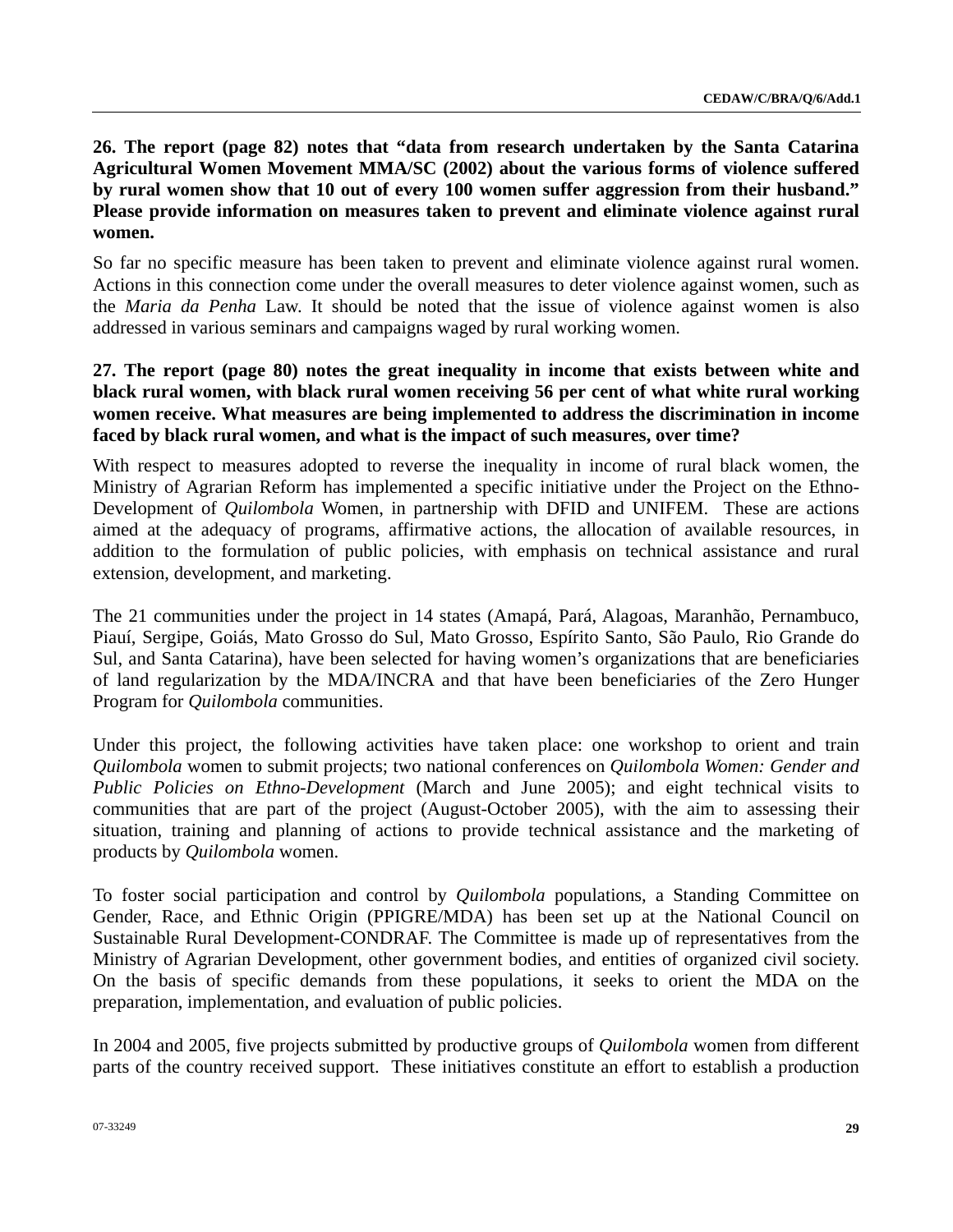and marketing network with a view to ensuring food security, the management of traditional lands, and the autonomy of the *Quilombola* women. The projects were granted R\$617,722.50, of which R\$209,744 were transferred in 2004 and R\$307.798.50 in 2005.

The actions implemented under the above-mentioned projects include the following: promotion of greater inclusion of women in the local economy, by widening work opportunities; consolidation of agro-extractive activities, encouragement of cooperatives and the development of agroindustry, the raising of small animals and pisciculture, based on different local practices of the *Quilombola*  communities; strengthening of youth participation; promotion of the sustainable development of beneficiary communities by including them in local ecotourism through the establishment of activities related to this sector; identification of work and income generation opportunities, based on the sustainable management of the natural resources of the *Quilombola* communities; and training and capacity building in the areas of agroecology and food security.

In 2004, by initiative of the Ministry of Agrarian Development, a First National Family Farming and Agrarian Reform Fair was held in Brasília, DF. At that time a survey of productive activities of *Quilombola* communities was undertaken, with emphasis on handcrafted products. Ten communities participated in the Fair. At the Second National Family Farming and Agrarian Reform Fair (MDA/2995), 19 *Quilombola* communities from nine states participated.

Such initiatives allowed a rich exchange, not only among *Quilombola* but among the other participants. In addition, the initiative approximated the public to the various policies implemented by the Federal Government. To ensure women's participation in these events, R\$142,100 were invested.

In response to women's demand for documentation, in 2004 the Ministry of Agrarian Development (MDA), in association with the Special Secretariat for Policies for Women, established a National Rural Working Women's Documentation Program. This program is currently implemented in association with the National Settlement and Agrarian Reform Institute (INCRA) and the MDA Federal Offices throughout the country. The purpose of the program is to issue, free of charge, documents such as ID cards, CPF (taxpayer ID number), Worker's Booklet, birth certificates, and proof of registration to Social Security.

In 2004, priority was attached to targeted populations included of in the MDA/INCRA policies, in a centralized manner. Actions were focused on each region of the country, on needier states, and within the states, on areas with greater concentration of rural settlements. In this first phase, priority was given to states with greater demand and territories under MDA/INCRA intervention. 64,804 documents were issued in 23 states (with the exclusion of Acre, Rio Grande do Sul, Rio de Janeiro, and Rio Grande do Norte).

In 2005, the National Rural Working Women's Documentation Program included the *Quilombola*  communities. In 2005, 64 communities in nine sates benefited from the issuing of approximately 13,825 documents to *Quilombola* women.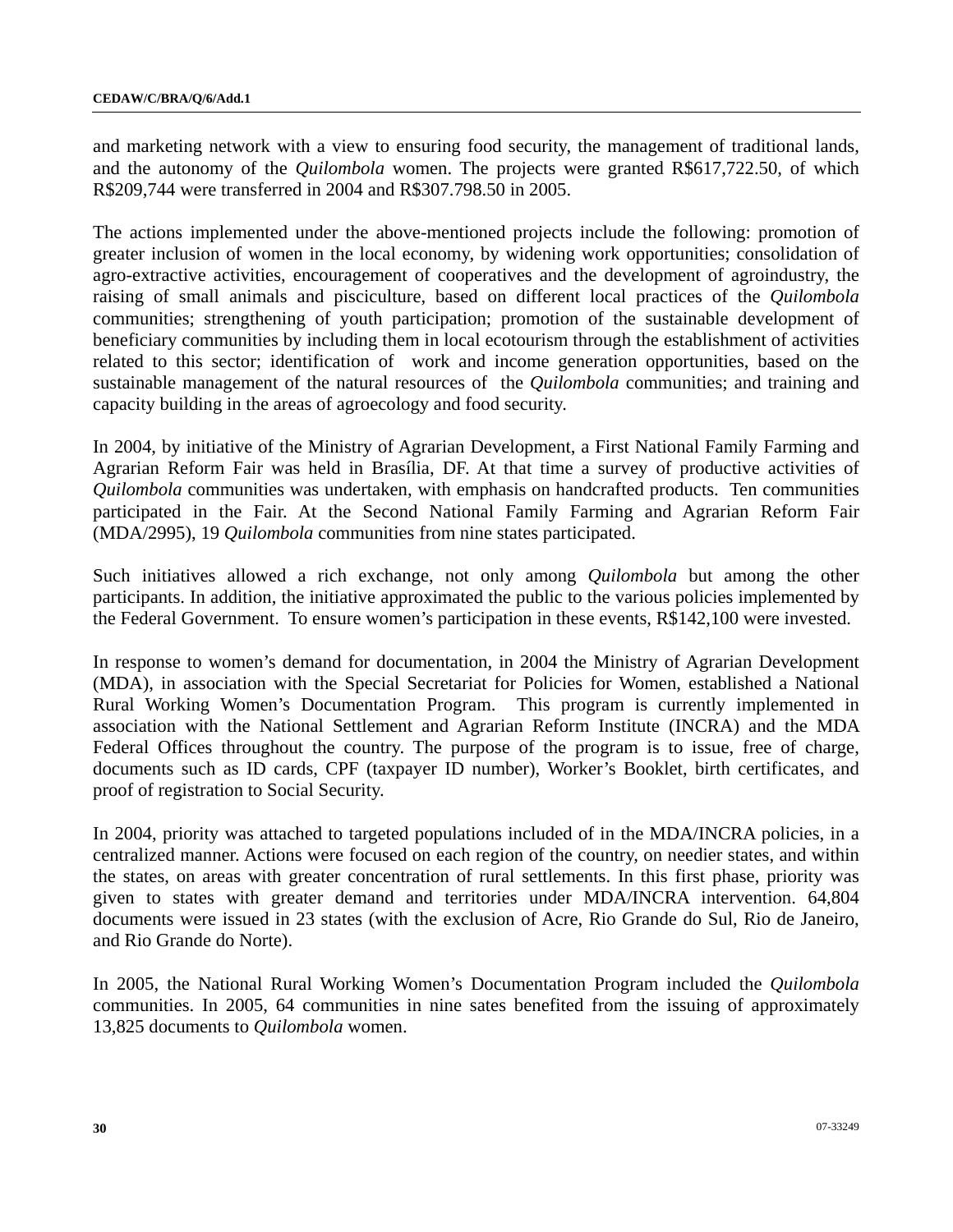### *Marriage and family relations*

**28. As noted in the report (page 88), some discriminatory provisions still exist in the Civil Code in the area of marriage and family relations, including "one that deals with the legal age for marriage, that establishes different ages for men and women; one that allows only married women the possibility of refusing protection; and one that places restrictions on marriage for women." Noting the government's acknowledgment of the need to revoke these provisions, please provide updated information on developments towards elimination of these discriminatory provisions in the Civil Code.** 

We believe that the previous reply was inaccurate, as the chapter of Civil Code, which entered into force in 2003, on the Capacity for Marriage – more specifically its Art. 1517 – states that "Men and women aged 16 may marry, subject to authorization from the parents or their legal representatives, before they reach age majority."

In this connection, it is worth pointing out a recent advance achieved by the sanctioning of Law 11441, of 4 January, 2007, which modifies the provisions of Law 5869 of January 1973 (Civil Procedure Code), allowing the taking of inventory, partition, consensual separation and divorce through administrative procedures.

### *Optional Protocol*

# **29. Please describe Governmental measures planned or envisaged to publicize the Optional Protocol and encourage its use.**

In general, the Special Secretariat for Policies for Women has been aware to the importance of incorporating in its training programs the agreements and international treaties signed by Brazil on women's rights, such as CEDAW and its Optional Protocol.

Attention should be called to the electronic publication entitled "International women's rights instruments," which compiles the main international instruments on women's rights, all of which Brazil is signatory: the CEDAW and its Optional Protocol, the Belém do Pará Convention, and the Cairo and the Beijing Declarations, with brief comments by the specialists Leila Linhares, Maria Luiza Viotti, Silvia Pimentel, and Tânia Patriota.

#### [http://200.130.7.5/spmu/docs/inst\\_int.pdf](http://200.130.7.5/spmu/docs/inst_int.pdf)

In 2006, the Secretariat published the full text of the *Maria da Penha Law*, which bans violation against women, and presented its main innovations. It should be recalled that this law meets a recommendation of the CEDAW Committee.

## [http://200.130.7.5/spmu/docs/leimariadapenha\\_1.pdf](http://200.130.7.5/spmu/docs/leimariadapenha_1.pdf)

The SPM has supported the dissemination of publications to promote the new Law, such as the manual entitled "Instructions on handling cases of domestic violence against women, based on Law 11340/2006", a manual prepared by Police Chief Iumara Bezerra Gomes, of the Paraíba Civilian Police, on the enforcement of the *Maria da Penha Law* by police district professionals.

[http://200.130.7.5/spmu/docs/Atendimento-Lei11340\\_paraiba.pdf](http://200.130.7.5/spmu/docs/Atendimento-Lei11340_paraiba.pdf)